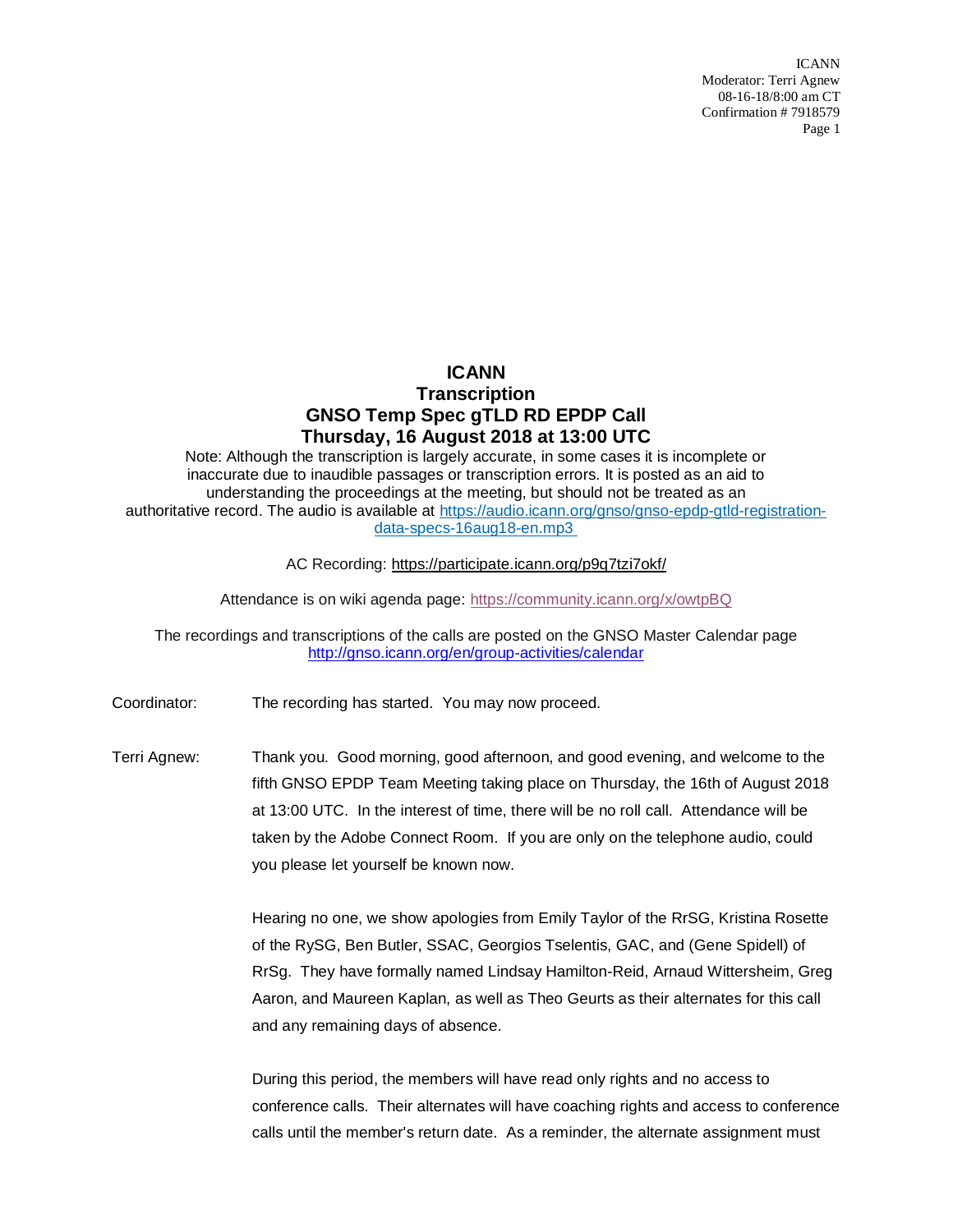be formalized by way of the Google assignment form. The link is available in the agenda pod.

Statements of interest must be kept up to date. If anyone has any updates, please share or raise your hand at this time. Seeing or hearing none, if you do need assistance updating your statement of interest, please contact us via email at the GNSO Secretariat. All documentation and information can be found on the EPDP Wiki space. There is an audio cast and view only Adobe connect for non-members to follow the call. So please remember to state your name before speaking. Recordings will be circulated on the mailing list and posted on the public wiki space shortly after the end of the call.

With this, I'll turn it back over to our Chair, Kurt Pritz. Please begin.

Kurt Pritz: Hello, everyone. Thanks and welcome to the call again. I wanted to let you know that these calls are at 6:00 a.m. for me, which ordinarily wouldn't be a problem at all, but it seems like every meeting something interferes with my night's sleep. And yesterday, my sons were home working their summer jobs. Came home from work to let me know they were having a party last night. So parties even at that age turn into sleepovers because nobody wants to drive home and so there you have it.

> So here's today's agenda and we're going to reviewing appendices D and G, which have to do with services that are provided to registrants. I just want to note at the top of the call three things. One is, as you know, we received an email from Goran Marby of ICANN and it asked us two questions, but I really took it as sort of a reach out to establish communications between us and ICANN staff to make sure our efforts our coordinated and they understand what our scope is and what we'll be doing, because I think with the charter there remains some confusion about that.

> So like I said in my email, it makes perfect sense to let you provide some advice in how best to answer that. I do want to get the email out maybe at the end of today on the West Coast and the end of here. So if you - it's not terribly important. I just want to sound smart. So if you have any comments or advice, please let me know in any way you see fit.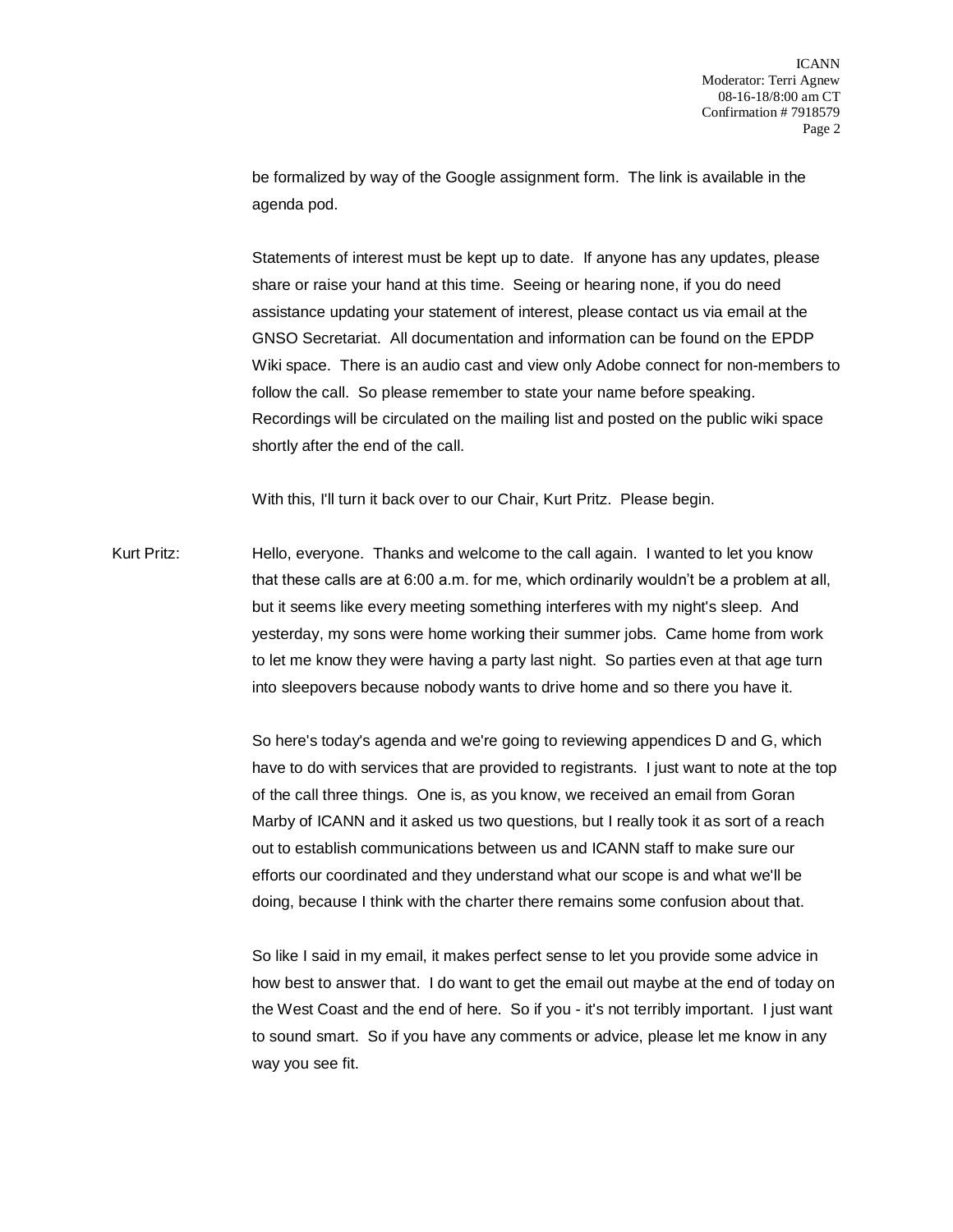Second of all, I furnished a draft of the first section of a triage report that we might furnish to the GNSO. So remember, the triage report is a requirement made by the charter that we have to do. And so if we have some time left at the end of the meeting, I hope we might, but I just jinxed myself there, I'd like to go through that with you. So with that, I'll just pause for a second and see if there's any comments or questions to the agenda and context of the call.

So I don't know if I want to stall the meeting for this now, but I'll take a chance. So there's Thomas and then there's Kavouss. Thomas, could you speak up on your question about an overall GDPR implementation plan? When you say those words, what vision is in your mind? What are you picturing?

Thomas Rickert: Sorry, I had to get off mute. Hello, everyone. It's Thomas. I was thinking that ICANN, as other organizations or companies do, might have an overall plan, implementation plan with milestones when it comes to GDPR implementation. Because I understand that the temporary specification has an impact on ICANN, the organization, as well as different departments inside ICANN when it comes to compliance action, to name only one example.

> And so if ICANN already had reviewed its own work in certain areas or plans to do so, I think it would be helpful for our group to understand what ICANN's thinking is in the areas particularly related to this work so that we can learn from that and make sure that what we're suggesting fits in seamlessly.

- Kurt Pritz: Okay. I understand now. It's not ICANN's plan for the rest of the ICANN community. It's ICANN's plans for themselves. So thanks for that and I'll find a constructive way to include that in the letter. Kavouss, could you have a comment?
- Kavouss Arasteh: Yes, good morning, good afternoon, good evening to everybody. Just on a very small point. You mentioned in part of the (unintelligible) of today that the part four is due on Sunday, 19. I wish to inform you that unfortunately due to the circumstances, the GAC will meet on 20th to finalize part four. Therefore, ours will be a little bit late if it doesn't disturb you. Thank you.
- Kurt Pritz: Thanks, Kavouss. Well, the GAC has a pretty good on time record and we've incorporated some late inputs. So if you have that on Monday, we'll be able to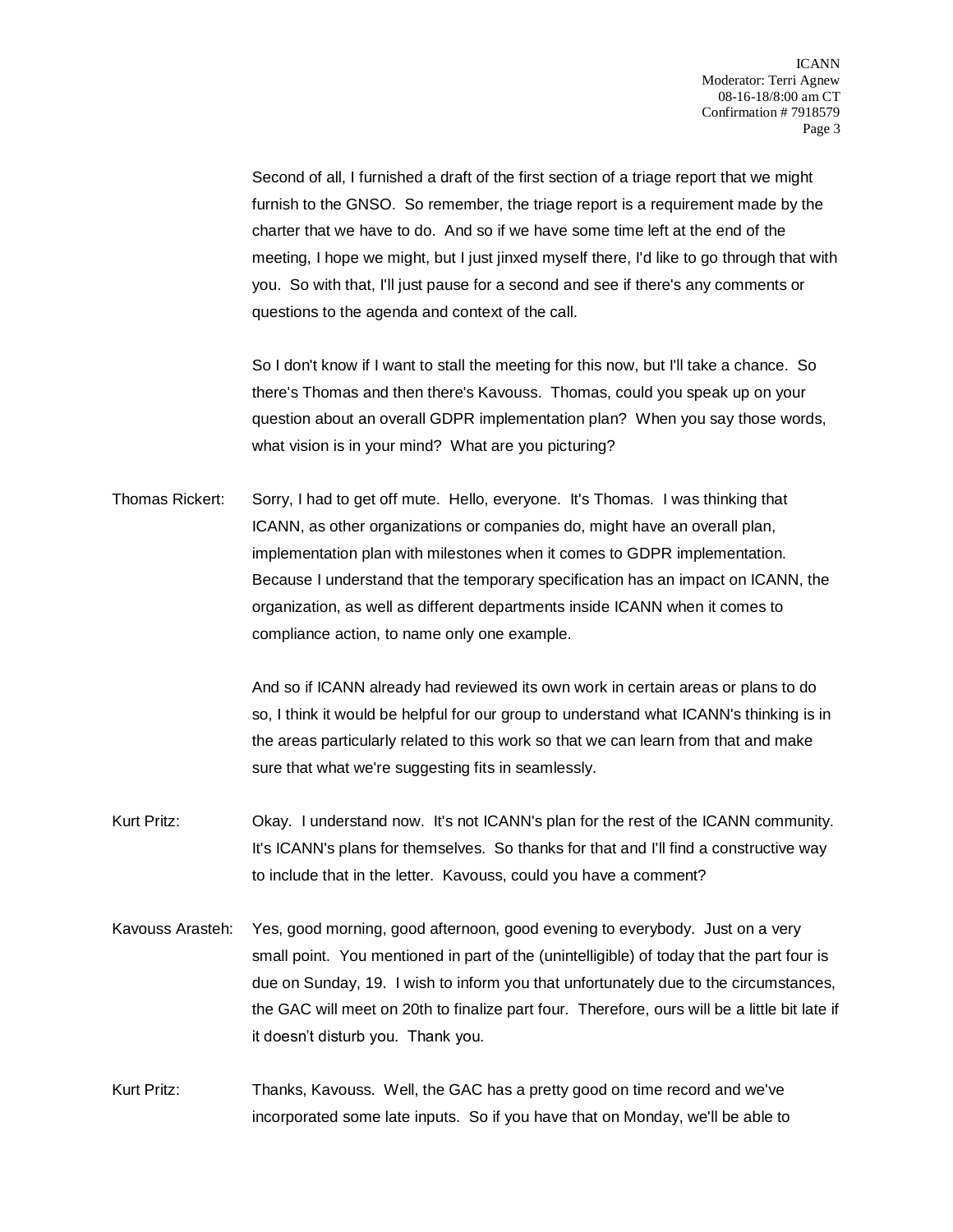formulate most of the presentation and then add your input and adjust the slides. So thanks for letting us know. Marc?

Marc Anderson: Hey, Kurt. It's Marc Anderson for the transcript. Just on Goran's letter, I guess I just had a comment or a reaction to that I guess. His first item, he mentions how ICANN Org can share guidance we receive from DPAs, European Data Protection Board with the EPDP working group. And later, he goes on to say that we post all information we receive through our blogs and engage with stakeholders.

> So I guess I'm wondering what Goran has in mind, if he has sort of more information he wants to share with us beyond what he's already posting on the blogs. I guess I'm not entirely sure what he has in mind there but of course, any opportunity to open dialogue and have conversations is a good thing and we should take advantage of that.

On the second one, I am kind of curious how the EPDP working group can provide input to ICANN Org. I think the GNSO Council in drafting the charter sort of envisioned having ICANN Org members directly participating in the working group discussions. And we have participation from Org in here. I think that they sort of anticipated that and were looking for that as a path to facilitate communication.

So I guess I'm wondering if we should be looking at more than just that, and maybe if our ICANN Org liaisons had any thought on what more we could be doing there to facilitate communication. But overall, like I said, I think any opportunity to facilitate and communicate between the groups is a good thing and we should take advantage of that. Thank you.

Kurt Pritz: Thanks, Marc. I'll let Dan Halloran and Trang Nguyen think about your second question. For me, when the letter said we post all information we receive, it was sort of a comment that we already post everything we receive so I'm not sure what else we could do, but if you could let us know that would be good. So that's how I saw that. And then the second question, I had a lot of trouble with that myself and sort of blurted out the best answer I could.

> Frankly, I think ICANN, the organization, is going ahead and creating an access model. So I think we want to sit with them and understand what they're doing and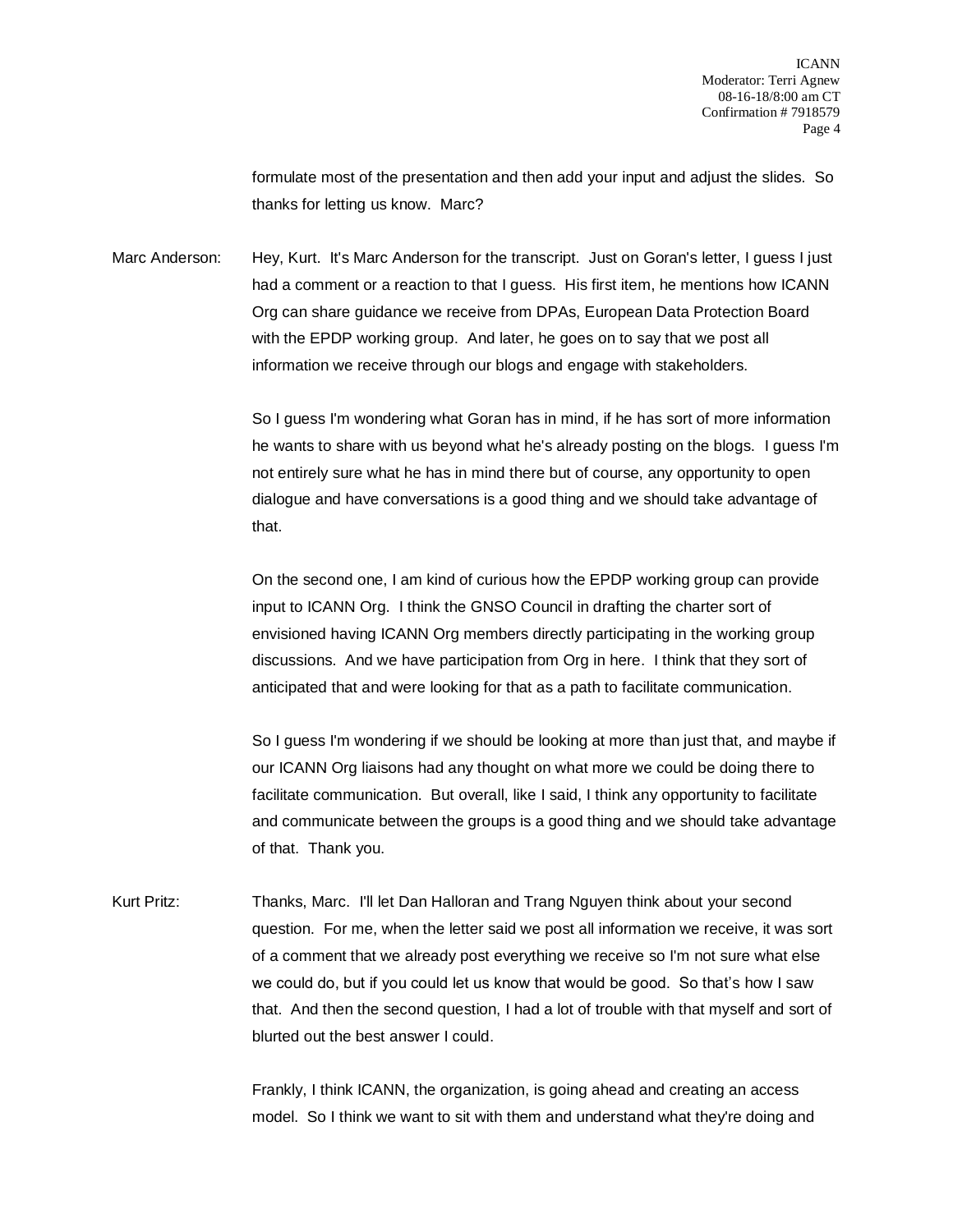what we think our remit is. And so anything that's provided by ICANN to the community doesn't land with a thud and everything we do takes advantage of the work that they've already done.

So those are my thoughts about that. I don't know if Dan or Trang have anything to add to that. And Kavouss is that a hand that's…

- Kavouss Arasteh: It's a new hand if you allow me kindly. I just respond clarification. Do you expect a report or view from each of the stakeholder groups, and constituency and advisory group on 22nd of August in addition to what the subteam that means GAC teams provide you? Do you expect something? The first document mentioned that but it is not quite clear whether by 22nd of August you expect to receive from all of these nine subteam -- not subteams -- all of these nine stakeholder groups, constituencies, and advisory an overall report or overall views on the temporary specification? Do you expect that please? Confirm. Thank you.
- Kurt Pritz: I think we do not. I think we just expect you to complete the fourth part of the survey and then we'll take those and the discussion and create - we're going to continue to create this triage report or build this triage report. So I think that's our role to put together for you. What I want to do, as if you don't have enough to do, is start to iterate the triage report so that pretty close to when we're done with discussing the last survey we'll be able to deliver that because we want to get onto the next thing.

But I want to check with Marika, Berry, Caitlin. Is there any other deliverable we expect from you guys? Gee, I think no. Farzi?

Farzaneh Badii: Thank you, Kurt. Farzaneh Badii speaking. I just wanted to make a very first comment about Goran letter about the access model. I never understood what ICANN plan is, ICANN Org, for providing this access model, why it's asking for comments, do they want to come up with an access model and receiving comments from us. And are they going to implement is it? Is there a timeline for implementation? Does that mean that the EPDP group will have less to do with access? And so I think you kind of mentioned that but these are my questions and my concerns.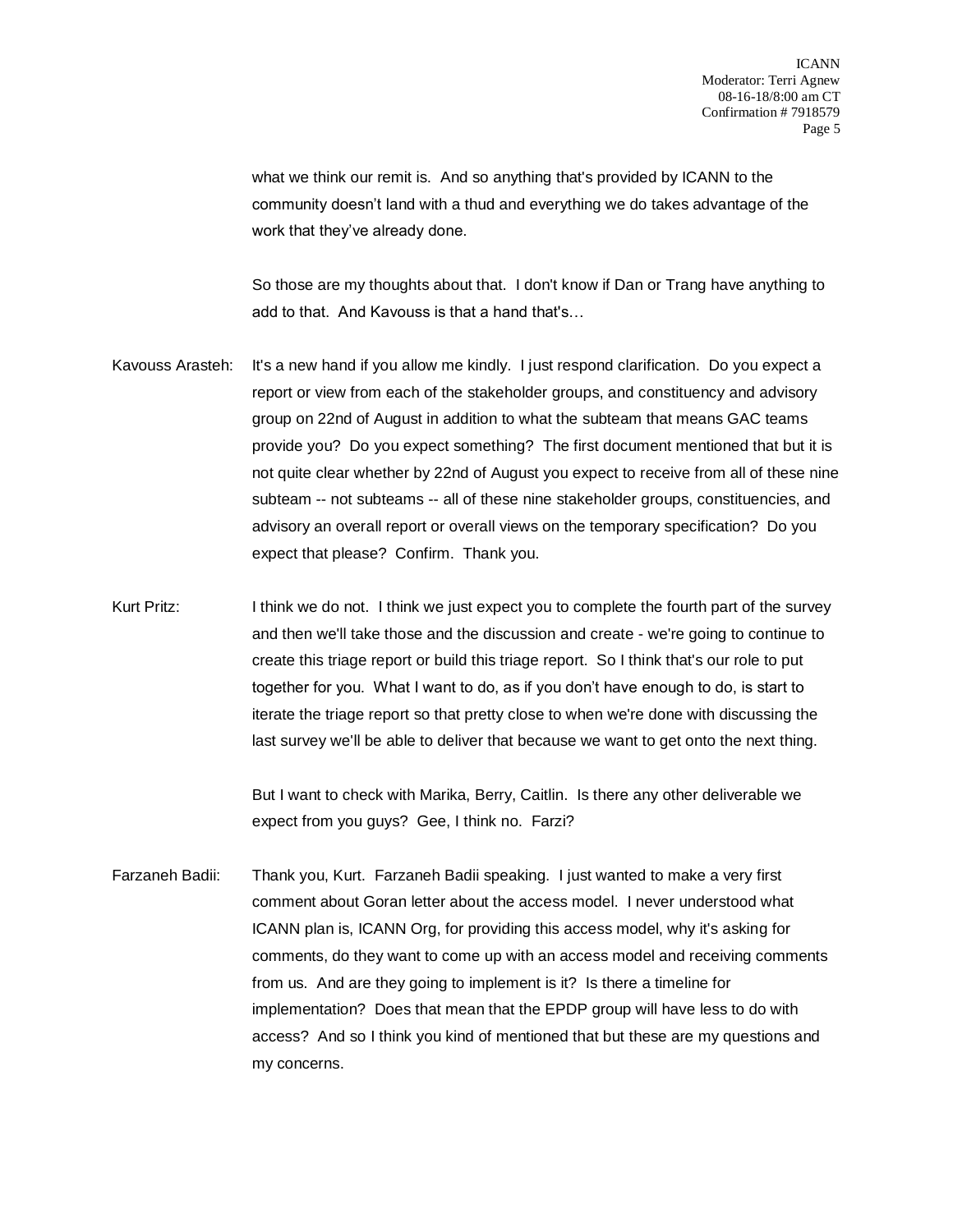I believe that if access model has to be discussed, it has to be discussed at the appropriate time when at EPDP. I don't think - I don't know why ICANN Org is (unintelligible) at contractual compliance issue but I don't know why they are so proactive on this. Or if this is only guidance for EPDP then that's fine. But I don't know the nature of this document they are coming up with and I think we need some clarity on that.

Kurt Pritz: Exactly right and those are all good questions and of course, I can't answer any of them. So I think that for the purposes of answering this letter, we're going to start this dialogue and then work into where we get answers to those. Okay, then. So I wanted to mention one more thing but it slipped my mind. But anyway, I've taken notes of your questions and we'll form some additional questions around the reply to the letter to the rest of ICANN to get some answers on that.

> So let's go into the results of the survey forms you filled out and pretty much got here on time. So that's just excellent for us and we're talking about the appendices where registrars and registries support registrants and the different things they do or actions that are caused by the fact that there are registrants. So you can see there it's pretty good agreement on some of the sections but some fairly serious issues that were raised too. So I'm really interested to get into them.

> So you've got your dog-eared copy of the temporary specification in your left hand and your pad on your right hand side and the spreadsheet that Berry and Caitlin keep up for us on your screen, as well as this. So here we go and the first is about how to carry on with uniform rapid suspension when the information that those filing a URS action - information they need is no longer available to them because public WHOIS is no longer available to them.

So there are some wording questions and broader questions, and then meta questions. So we listed them in order of kind of where they occur in the spec. So in 1.1.1, I'm scanning through this, but upon a URS provider notifying the registry operator of the existing complaint or participate in another mechanism to provide the full registration data.

So there's some question about other than what's listed here, what's another mechanism. Do registrars or registries in their discussions with ICANN on the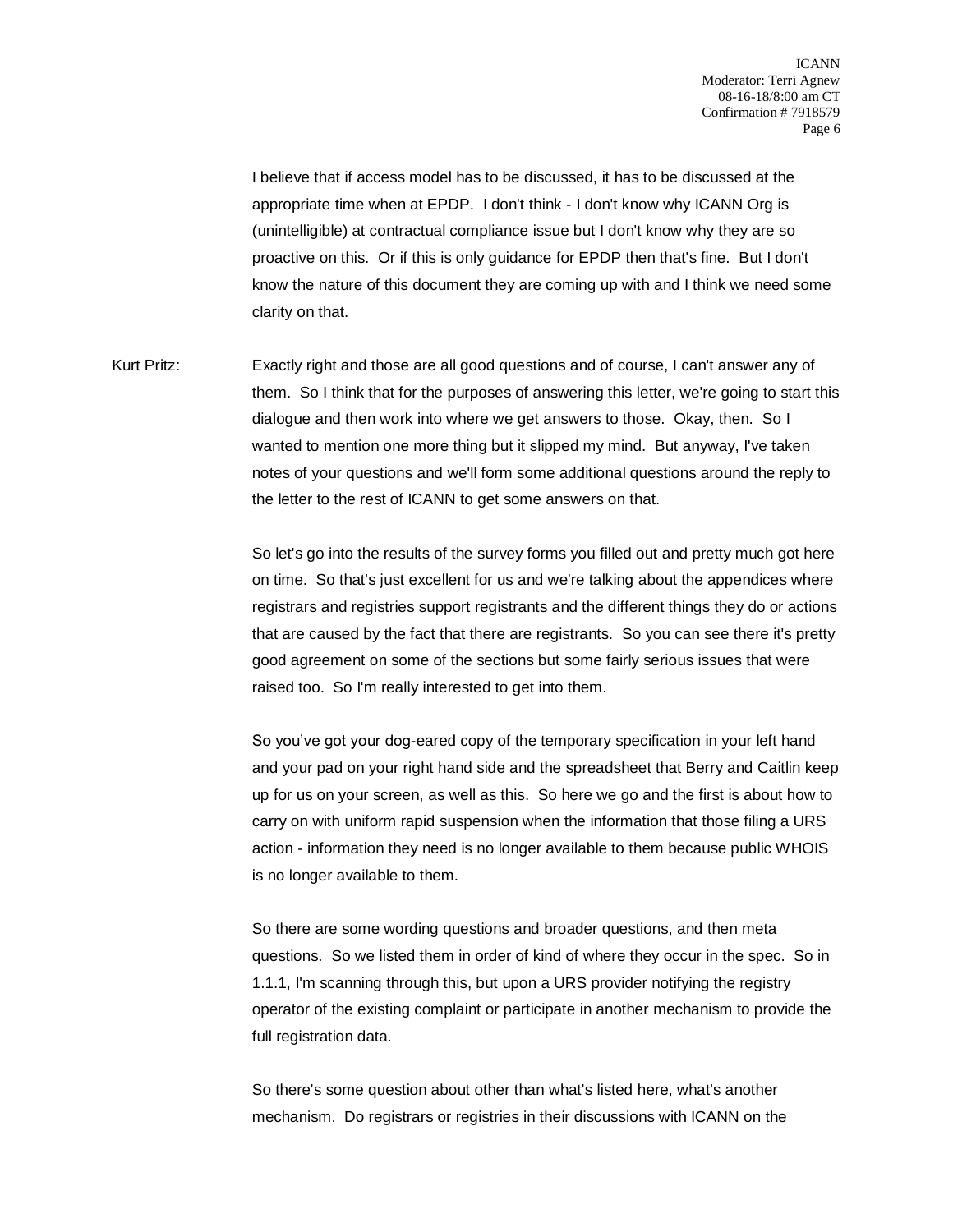formation of this have an idea what that is? Or should it be eliminated from here? Then in Section 1.2, I'd ask a registrar to explain maybe what incompatibilities there might be with existing URS procedures or how that's caused. After I said I'd have the spreadsheet in front of me, I don't have it up in front of me. But whoever made that comment it would be good to hear from them.

Number three, we still lack a URS provider from Asia. So maybe we hear from ICANN on steps for that, although I'm not sure it affects our work here. I think we just have to assume that there will be one in the near future. And four, the specification uses the word contract details in Section 2 and should that be blown out a little bit and defined better. And then five, should language allowing the complainant to file an amended URS once they receive the registration data and kind of know who the receiving party is, should that be amended.

And then there's a question about the appendix D and this topic being more appropriately addressed by the RPM group. That's also considering URS and UDRP and I have some thoughts about that but I'll hear your first. And then it's again should we consider this after some deliberations on the access model. So for me that's a little bit problematic. It seems like we want to finish our work on this report first but I want to hear the reasons for that too, to fully understand them before I propose maybe how to satisfy number seven and continue on for the work.

And then there's a concern that this might be used as a tool to obtain registration data by following (unintelligible) complaints. So I want to hear about that. So sorry for the tedious reading. Alan from the registries, do you want to speak first? Alan, we can't hear you? Alan?

Man: Hello, buddy.

Terri Agnew: Alan, this is Terri. I noticed that you do have your phone connected.

Man: In the chat he said to skip him and go back to him.

Kurt Pritz: Okay. Theo? Maybe stepping into Alan.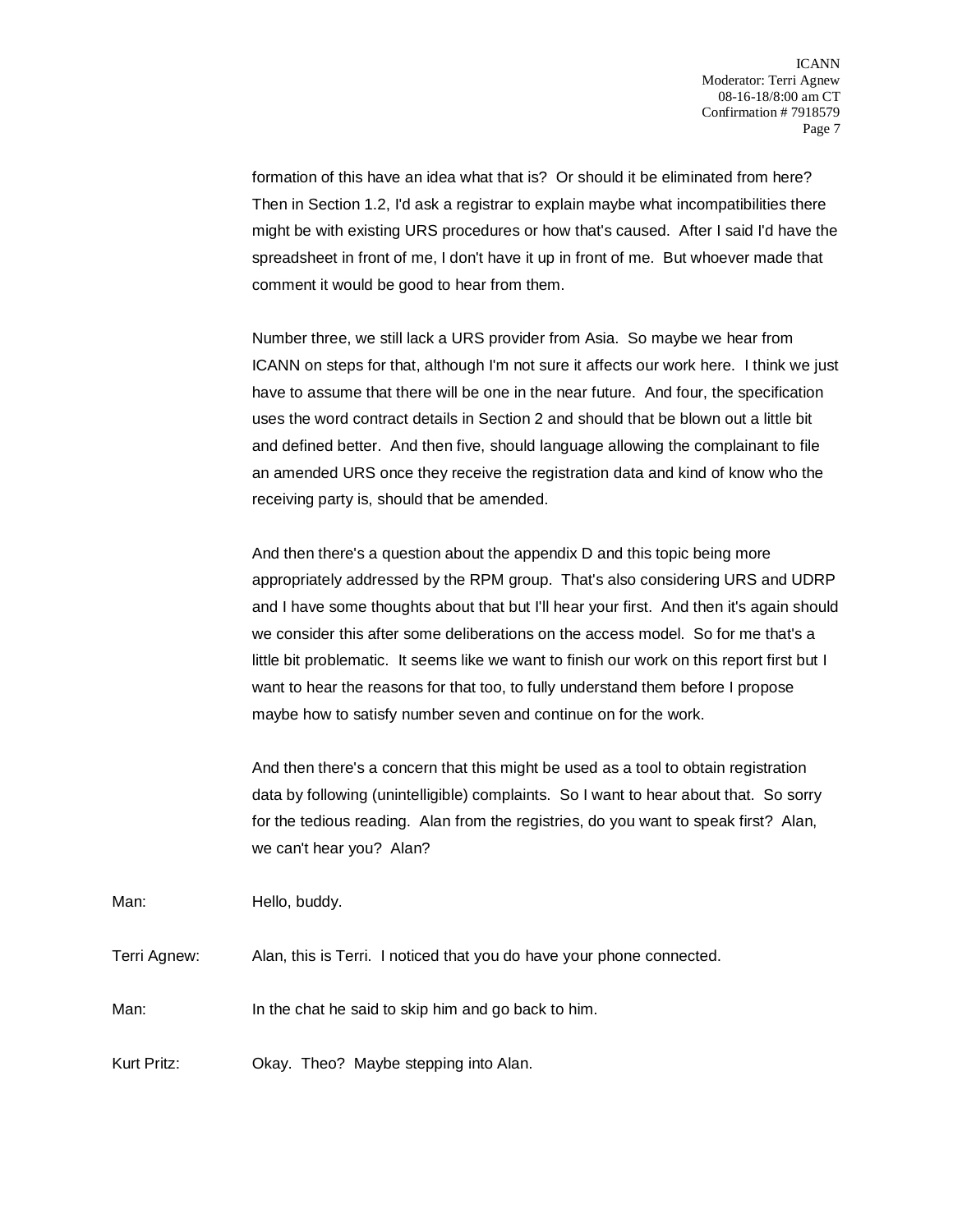Theo Geurts: Well, I'm not stepping in for Alan but since you're giving me the mic. A couple of quick comments here. As a registrar, we are pretty much okay with this. I mean it's working already. We have experience of course with the CCTLDs, which produce no personal information. In the WHOIS we have, of course, disputes about domain names. So this is pretty much what's in the temp spec. It's already working, has been working for quite a while for most registrars. So we don't see much of an issue here.

> I wanted to clarify one little thing here. On number three, regarding processing agreements, that basically goes for all other UDRP providers or URS providers that are sort of outside of Europe. And I don't think that is something for the EPDP. I think we can pick that up within ICANN ourselves. Thank you.

Kurt Pritz: Thanks, Theo. Margie?

Margie Milam: Hi, this is Margie with the BC. I just wanted to share our perspective that it would be a big problem for us is the URS wasn't part of this and the changes that were suggested there enable us to do the work that we can do so that we can protect our brands and our trademarks under the remedies that ICANN has developed over the years.

> So I just want to emphasize that that's a very important thing for us that it be part of this EPDP and not be delayed by the time that it takes to do the other PDP.

- Kurt Pritz: Thanks, Margie. Alan is back.
- Alan Woods: Hopefully you can hear me now.

Kurt Pritz: Yes. Yes, I can.

Alan Woods: Oh, you can hear me. Okay. I'm assuming it will go on then. Thank you all. Okay, so number two there, so the language in Section 1.2, create possible incompatibilities that exist in URS procedures. Whereas this is more of kind an aside issue, following on from what Margie was saying there that I think the existence of the Appendix D is basically the temp spec caused issued with making the URS go forward, and therefore, this was in order to maybe in the transition period smooth things ahead.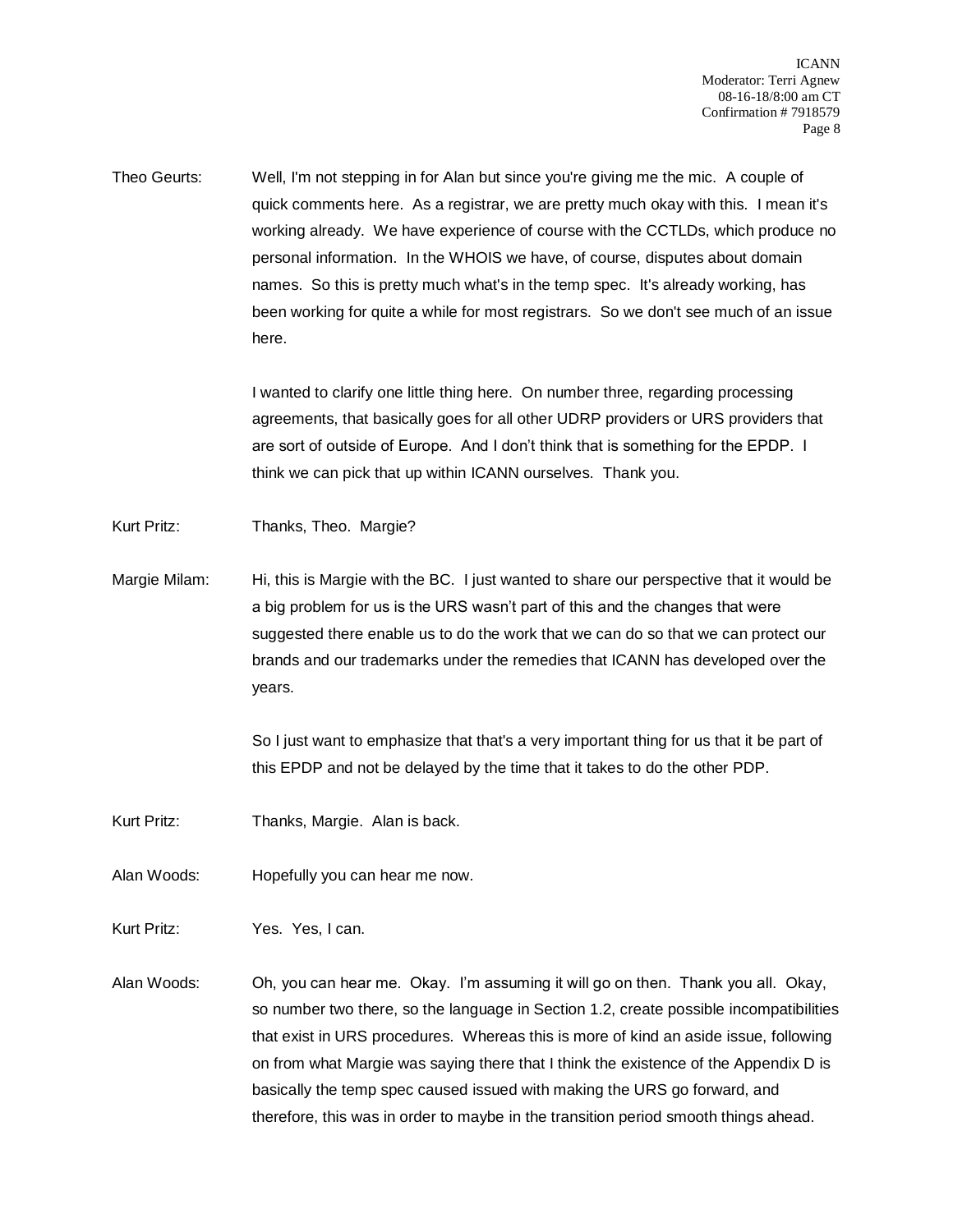So we do probably have to look at the Appendix D because it does provide a kind of the language is not bad but it does potentially cause some issues with URS procedure itself that will - and it's a question of whether or not the community would rather fix it from an EPDP point of view or would it be more - would it be better to fix it from the URS procedures point of view.

So an example of that is for number two, it talks about the creation of a (DOE) claim, so a (unintelligible) claim. There is a problem in the procedure where it says that only the complainant is the person who can update the URS complaint once it has started. Therefore, the provider technically shouldn't change the complaint if it was (DOE) claim if you know what I mean. But there's small technical issues that wouldn't need to be reviewed and revised, not necessarily things for the EPDP. But we must keep in mind that we will have an effect of those moving forward. But generally speaking, the registry stakeholder group didn't have major heartburn when it came to the wording that is currently in Appendix D.

And also just to say that that goes for - as we go forward with the UDRP, we say the same thing about that as well. It's, again, some tweaks will be needed to that. And that should be done in the RPM not the EPDP I would suggest.

Kurt Pritz: Thanks, Alan. I kind of think that the RPM group is, again, I'm going to try to draw this distinction but I never get any positive feedback for it so I'm probably wrong. But they are a policy group. So they are looking at the elements in the URS and UDRP claim, and the timing of that, and what is there for the parties and fashioning policy around a balancing of the benefits and the cost.

> And for us here, I think we're trying to make the procedure work. So I see our role as that. So to the extent that I think we need enough detail here so the procedure works. So it's a roadmap for registries and registrars because registrars now have a role in this to make sure that the direction in here is clear enough so that it's straightforward how to do their jobs.

Alan?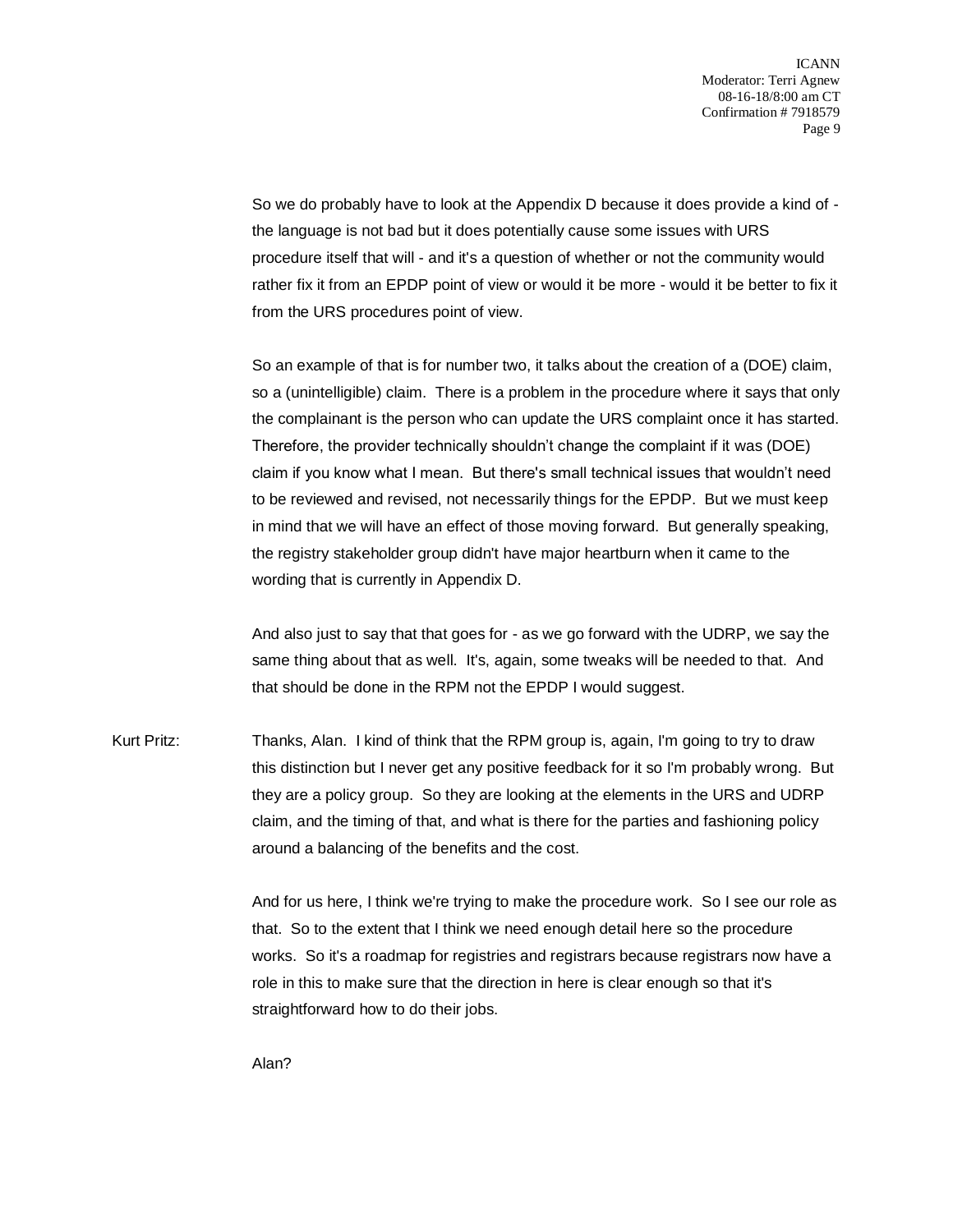Alan Greenberg: Thank you very much. I appreciate that the RPM PDP is in a better position to understand the subtleties of changes and make sure that what we're doing is an improvement and not something that causes additional problems. And they probably have far more people on it who are looking at this in depth. But I agree with what you just said that our job here is to make it work. So if for instance the need to change a (DOE) complaint to put the real name in, and the provider, we think it's reasonable that the provider does that, then I think we need to make those changes now.

> The problem with tossing it over to another group is the timing. They may not be in a position to make a report that is acted on in enough time to make sure that these little tweaks are done to make sure - to ensure that the process is actually usable. Moreover, they may finish first and they won't have the full details of what we're doing to contemplate what tweaks to make.

So I think we need to use our best efforts to make the changes we need with the understanding that should the RPM PDP still be around that we can interact with them, and/or they can take action to reverse what we're doing afterwards if indeed we made a really dumb mistake. But if there's a change needed to make these processes actually work, and we already have a few months' experience with them, and by the time we deliver our draft report, there will be a few more months experience, I think we need to make those changes now and not wait for later. Thank you.

- Kurt Pritz: Thanks, Alan. The only correction I'll make is if we hit our milestones and we make our draft report, they'll have a few more weeks not a few more months. The NCSG is lined up. Milton?
- Milton Mueller: Yes, this is Milton. Hello, everybody. I'm kind of disagreeing with what you said, Kurt, about there being this kind of coupling of the temp spec with the issues related to URS. I haven't heard any specific evidence as to how there is a problem or conflict caused by the temp spec in terms of the execution of URS. And if I heard him correctly, I heard both of the registry operators saying that there is no problem and that these issues should be resolved in the RPM working group.

So I'm not quite understanding. I know that certain stakeholders really want to talk about access and they want to turn this temp spec proceeding into an access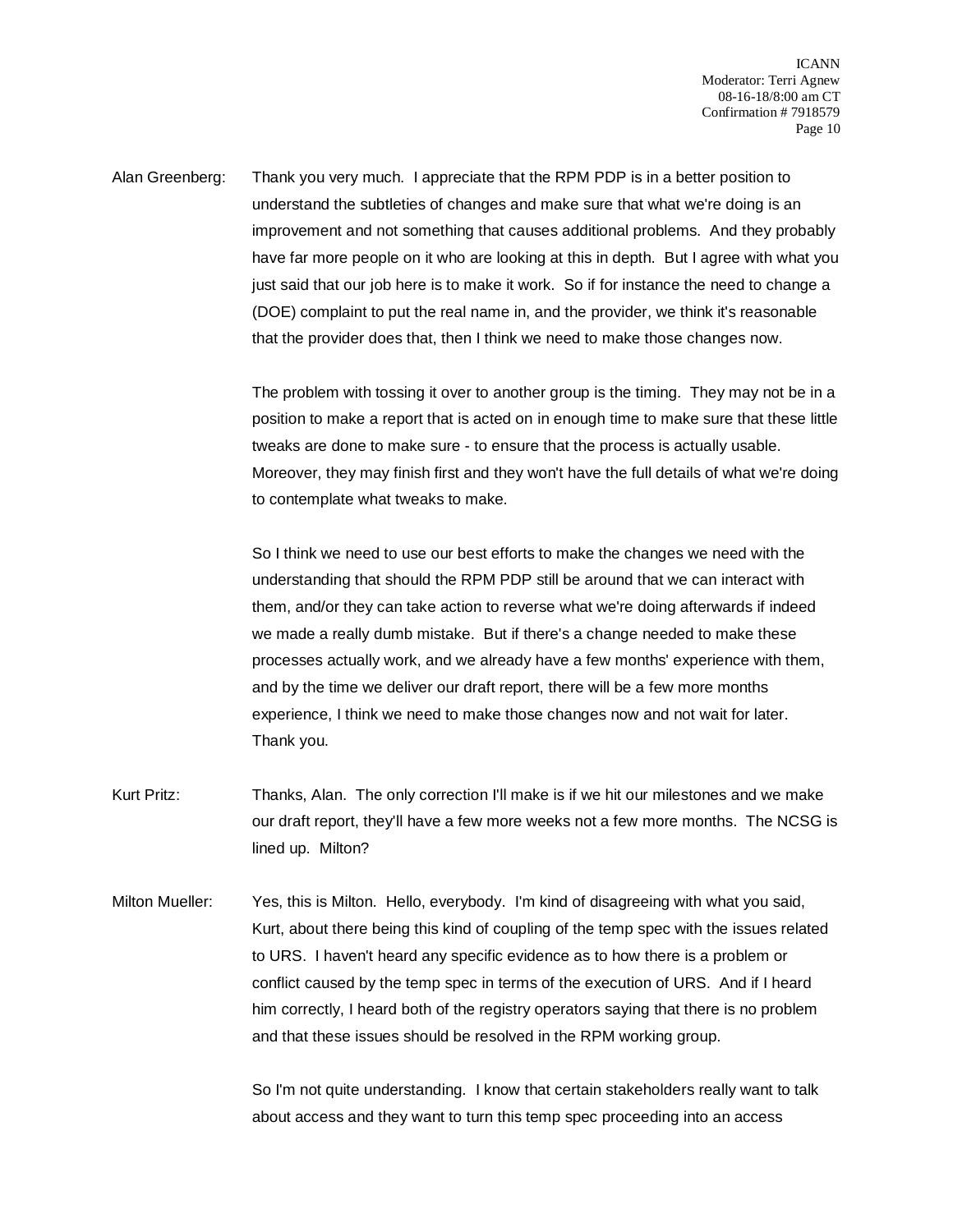proceeding but if that's the agenda, we're going to have to resist it because I don't think there is an access issue here that is not already handled by existing procedures. That's all.

Kurt Pritz: Yes. So let's just take the first part of your comment and so I don't disagree with what you said. I think if the registrars and registries say the detail in this Appendix D is good enough to go ahead with as written then I think that's fine and we'll leave it alone. And if they indicate that there might be incompatibilities with something else or there's another detail that needs to be worked out in order for the specification to match what they actually do, then we need to fix that.

> You know, (unintelligible) your comment, we should kind of stay away from because I don't think that's the agenda of people that are raising that. They just, you know, it cost us to take (Marty)'s comments, she wants URS that works.

And this constituency wants URS that works and that makes sense to me. So, that's fine. And, thanks, (Martin), for agreeing with what Milton said. (Amer).

(Amer): Thanks, Kurt. This is (Amer). Yes, I think - my instinct would be to sort of approach this in terms of what we know about the URS now. I certainly think it would be desirable to sort of be in the loop on any changes or proposed changes by the (r tems) PDP on what the URS might look like in the future.

> If it does at all change through most of its review, which I, if I'm not mistaken, has taken place now. But as far as our past is concerned, there are a number of reasons why different actors may - would require access to registered name holder (contact) details for the purpose of a process like the URS.

> So, for example, you have trademark owners who would require those and we have the option of a (bill) complaint here but there are also other features in the URS process, for example, a trademark holder would like to file multiple complaints against multiple domain name registrations against a single registrant.

> So the only way they could do that is if they have the registrant name and his or her contact details. So, at this point, we would - and then there's, of course, the actual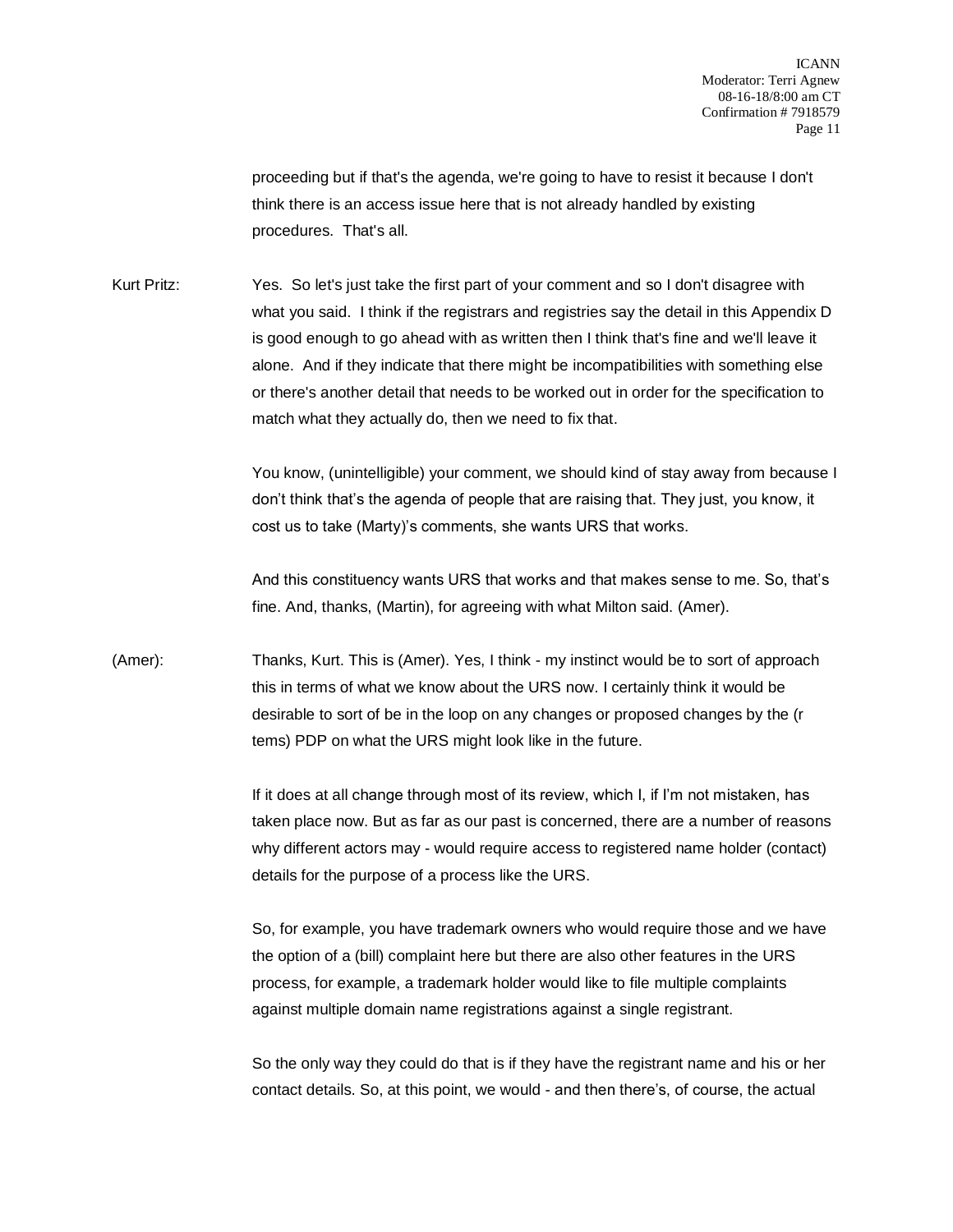URS provider would need the (contact) details in order to contact the registrant and inform him or her of the URS complaint being put against them.

But our task here is to determine - or our task coming up woman start discussing access will be determined what interest exists and whether they warrant access through contact details.

At some point if we determine that, you know, one of these or both of them or none of them sort of present as - interest is backed up by a purpose within ICANN scope, and again, before anyone jumps at me, not saying that it isn't.

I'm just saying this is something we need to discuss and to what extent the access goes. I mean, which actors get access to what data. But, these are things we do need to keep in mind, I think, moving forward with access to processes like the URS or the UTRP.

And then that's just one reason, I think, that might be helpful to be able to just have a - keep a close eye on what's happening with the RPM's review. Thanks.

- Kurt Pritz: Yes, so (Amer), that was well-founded and this is really on unfair question but given what you said, do you have an idea for how this (unintelligible) view my change to bring it into line with what your statement was? Or are you saying we have to answer some other questions first?
- (Amer): Yes, I think we should work with what we have at the time being. So right now we do have a URS process. We should work based on that. But I do think we should just, you know, just keep an eye on what is happening with the URS review and sort of try to predict what changes might take place and see if we can accommodate them in any way.

But also, of course, keeping in mind, you know, that we do need to be compliant with GDPR. And I think this really actually needs to be a two-way communication between our team and the RPM's review.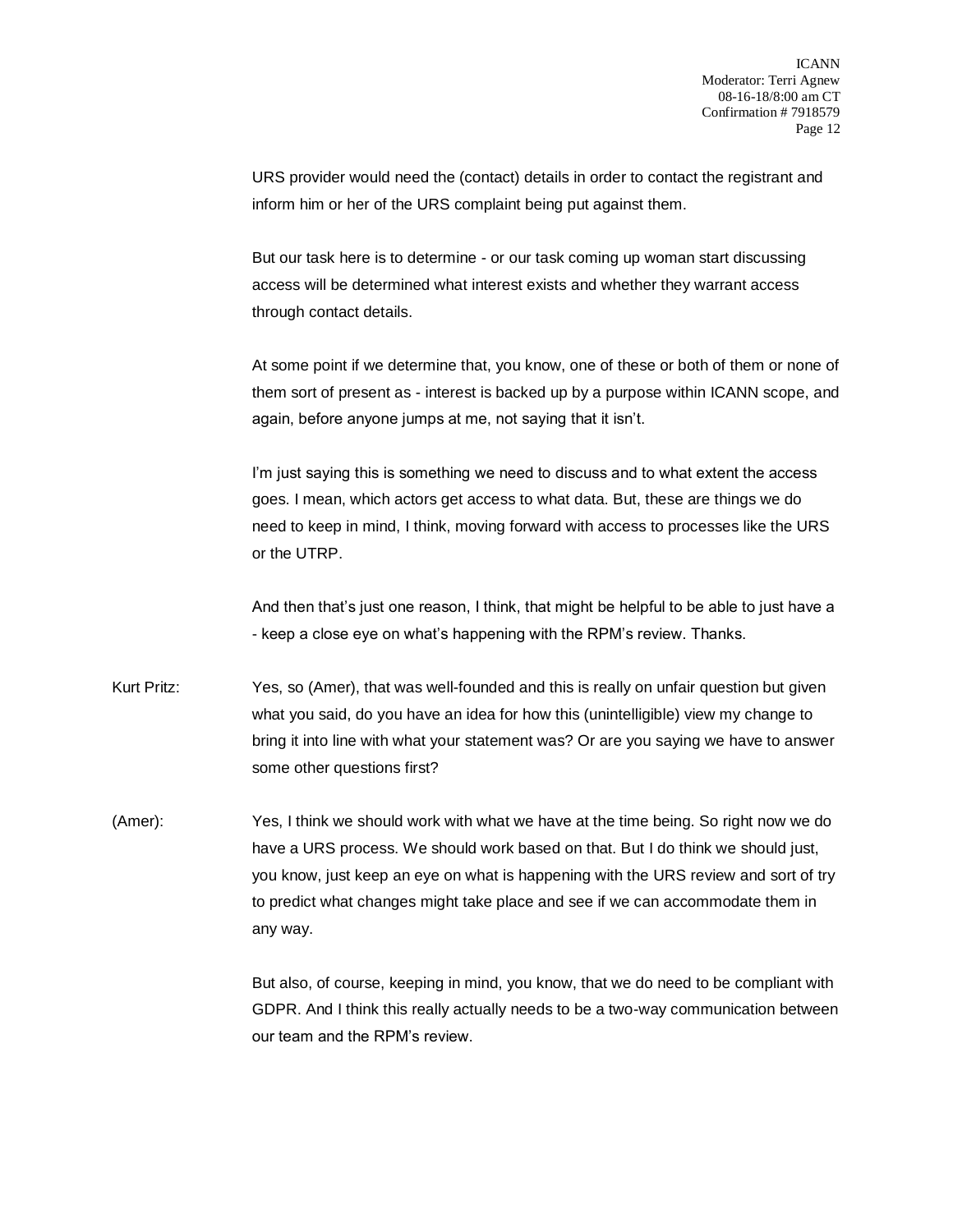So, because we are focusing on a very specific and narrow scope of work here which is in compliance with the (BTR). They're looking at something - they're going to be discussing a lot of things that we won't be discussing.

And what they come up with will certainly be helpful to us. What we come up with will ultimately be necessary, I think, to implement. But in general, I think we should work with what we have right now.

And I'm starting to see how it would be helpful to sort of, you know, get through the triage exercise and get to the discussion on access because that's where all of this really needs to take place.

But again, this is something that we've been saying over every single call we've had. There are steps that we need to take that before we start discussing the nuances of access to data and what interests should have - should be a basis for accessing this data.

So, we did get to that part of the discussion and the NCSG, in (its responsive) data that should be deferred until that time. But, yes, this is something we need to consider very thoroughly and I believe that coordination is necessary. But, again, for now, let's work with what we have. Thanks.

Kurt Pritz: Thanks, (Amer). That was a good answer. Margie.

Margie Milam: Yes, this is Margie from the BC. I think that Alan's suggestion was one that makes a lot of sense, to essentially make whatever tweaks you need to the language that is in the appendix just to make sure it works.

> That – no that the other PDP, the rights protection mechanism, can fix it if there's an issue later because if you think about it, if you take - if we don't deal with that at all, then essentially when the temporary spec is replaced by the policy that comes out of this group, there would be no changes to the URS.

And that's a problem for us because we don't have the access to the data anymore so we won't be able to exercise the remedies that are looked at under the URS.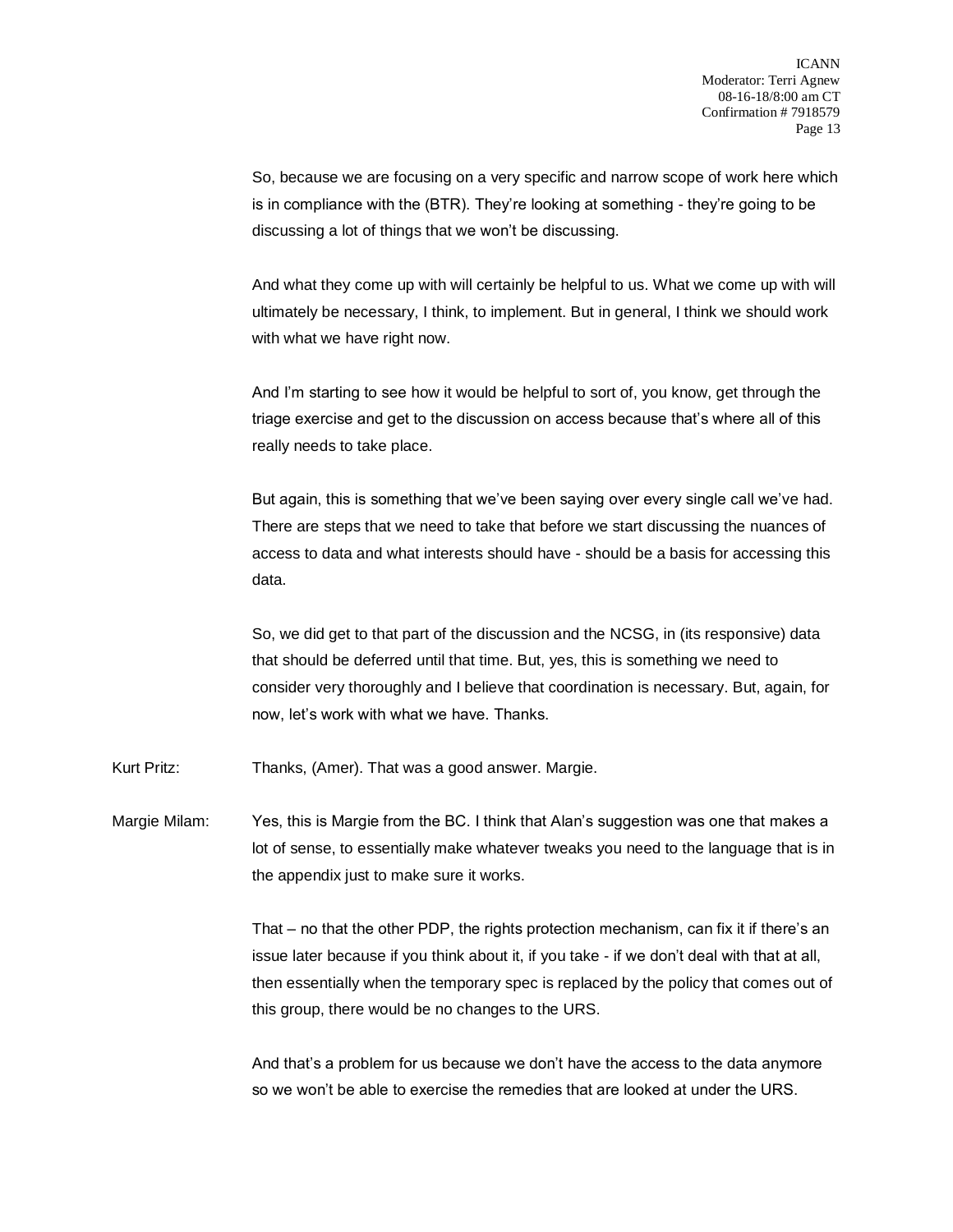And so that's why that language is there. It's really to enable that, you know, the policy, the works of that brand holders can submit URS complaints even if they don't have the full data set.

In the URS providers can process those requests in the policy works. So that's - I think the approach that Alan (said) probably makes a lot of sense.

Kurt Pritz: Thanks, Margie, very much. Theo.

Theo Geurts: Thanks, Kurt. I guess I'm not understanding the discussion completely here. From my point of view, I think the URS and the UDRP are working out. I mean, trademark holders can file a complaint and the process is being kicked off and it's working.

> So, I wouldn't spend too much time on this on something that is working. Every contracted party has to balance the rights of the data subject compared to the interests of the trademark holders.

So, I think the balancing act is there and it's pretty much a safeguard for abuse on a couple of levels. And in regards to the RPM, I would expect that whatever that group produces is in line with the production laws.

And maybe they even have looked on what a UDRP provider actually requires in the sense of data from the data subjects, slash, registrant. Thanks.

- Kurt Pritz: Yes. Stephanie.
- Stephanie Perrin: Hello. Can you hear me?
- Kurt Pritz: Yes, thank you.
- Stephanie Perrin: Good. Sorry about that. Stephanie Perrin for the record. I just wanted to recall Thomas Rickert's excellent question about whether ICANN has an overall plan for compliance with GDPR because this discussion is a pretty good illustration of what we were worried about when the NCSG basically tried to limit the scope of the EPDP to a very narrow one.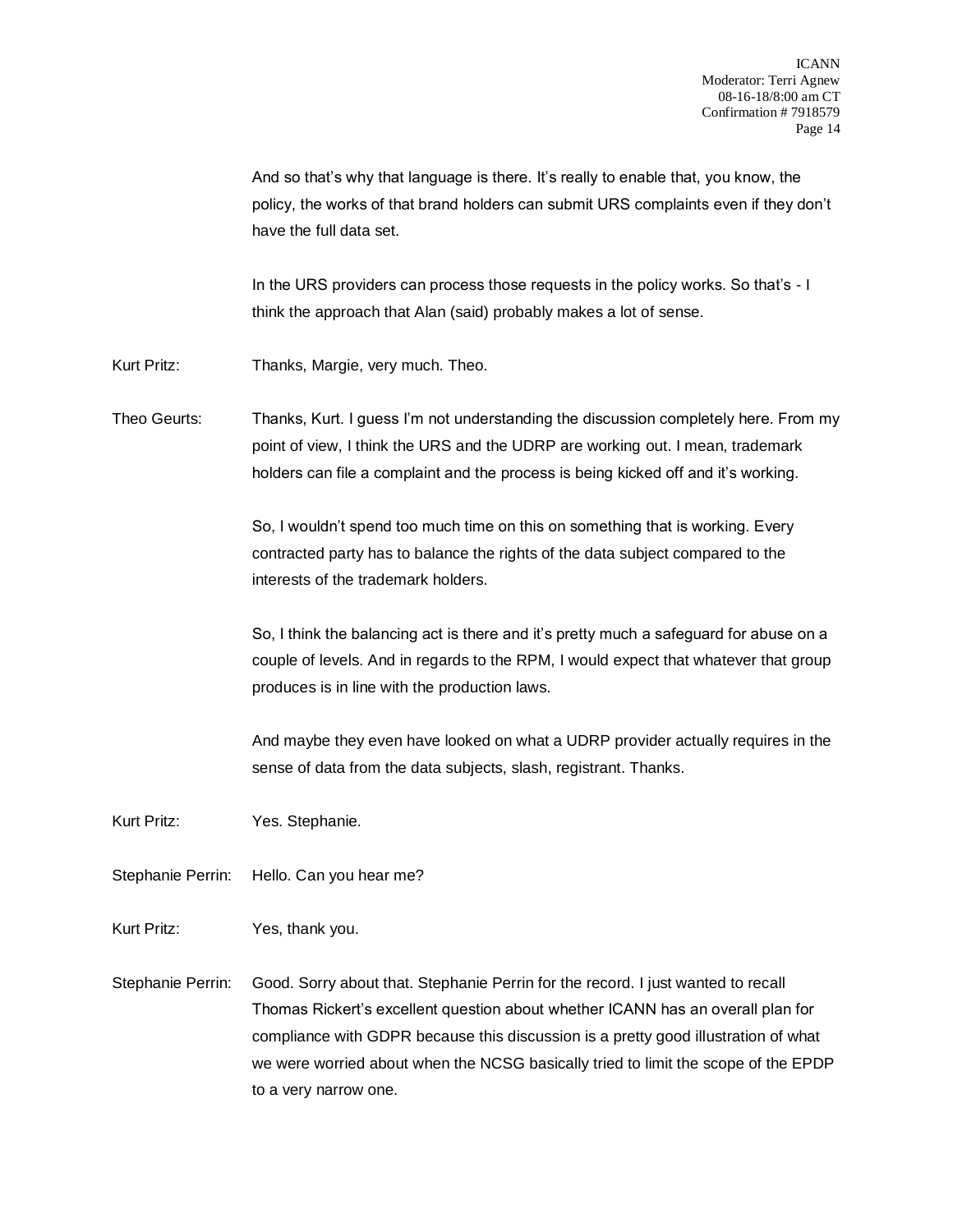I would recommend, and here's my concrete suggestion before you get the preamble, I would recommend that we start a parking lot or issues that need to be resolved as a result of GDPR implementation but are not necessarily part of this particular spec.

Because if we dragged everything and, unfortunately, we will have to examine all of the details surrounding all of the policies. And unfortunately, many ICANN policies will have to be rejigged as a result of GDPR compliance.

I do apologize for my phone ringing. So, let's start a parking lot, and if we have time we can fix all of these things. And if not, we leave them to the next PDP. Thanks.

Kurt Pritz: Thank you, Stephanie. That was (unintelligible). So, here's where my take away is on this that this Appendix B is essentially okay as-is. When we have our substantive discussion we'll take recommendations for any changes.

> There's a question about the data that's currently being shared as part of this process, how much of the data, and we'll take that up during the access discussion. So, leave this somewhat as-is and then take that other later. All right, (Marty).

(Marty): Yes, sorry, Kurt. Just wanted to say that I totally agree with you and, yes, I see that in chat some say that it's not within the agreements of this group to talk about URS, UDRP providing access to personal information of domain name registrants.

> And want to say that it is and we should talk about it when we talk about after that EPDP. Thank you.

Kurt Pritz: Thank you very much and thanks for the - second time in my life I got plus one. So, let's leave this and go on to the next topic. I'll just pause 30 seconds to see there's another hand. Thirty seconds is up.

> The comments in the - this is where he might start to zoom - the comments for UDRP are - somewhere our UDRP is a registered operated model so might be a little bit simpler than some of the complexities introduced into URS.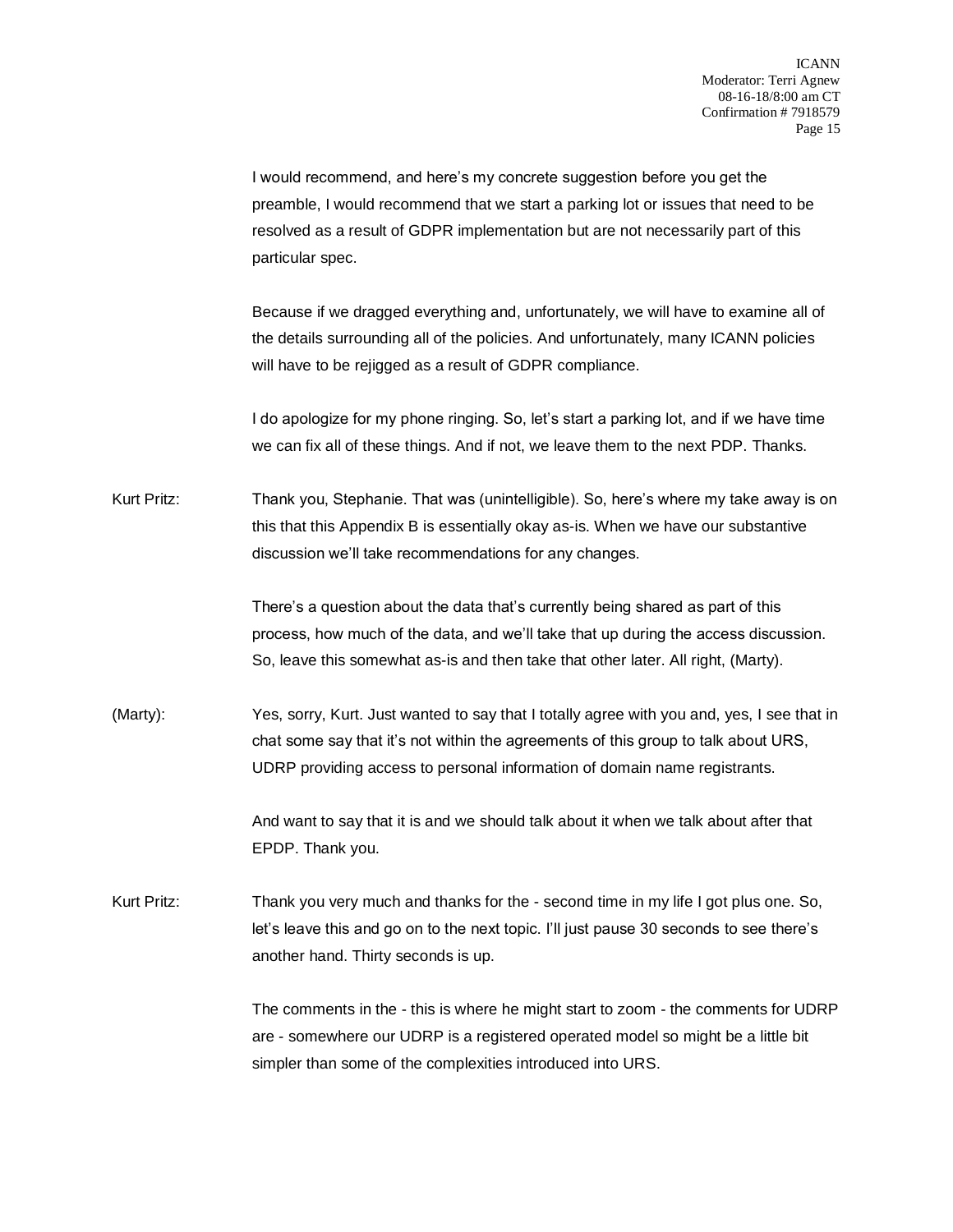But I don't see the need for reading down a lot of - these are similar to what's been said before. So, (Mark), please join us.

(Mark Ledarick): Thank you. (Mark Ledarick) for the record. I just wanted to make a remark before we proceed. There have been a lot of talk about whether access is part of this EPDP or whether it goes in the parking lot for something like that.

> And I wanted to just, on the record, as Kavouss says, that reasonable access is definitely part of this process, not a parking lot issue. It is something that we have to address.

It's something that we have to solve in this process and it's not productive for us to keep saying that maybe it is or maybe it isn't or maybe it's something we'll get to, maybe.

So, please let's just accept the fact that reasonable access is part of this process and we have to address it as we go on.

Kurt Pritz: Yes. And thank you, (Mark). You used the term reasonable access that we - some of us, including me, don't know exactly how to define.

> Is the idea that we'll, you know, read Appendix D from a process standpoint for the purposes of reviewing the temp spec now and then looking at which data is used, which data is revealed and in what way as part of the access discussion. Does that kind of match what - does that meet the requirement you gave us?

(Mark Ledarick): I'm sorry, I got a little lost in that. Could you…

Kurt Pritz: Yes. Well, I'm not surprised. So, our plan, I think, is to take one more look at Appendix D during the substantive discussion but we think it's pretty close to okay as written.

> And then take up the matter of which data is revealed and see of that should be changed from the current practice but we have our access discussion after that.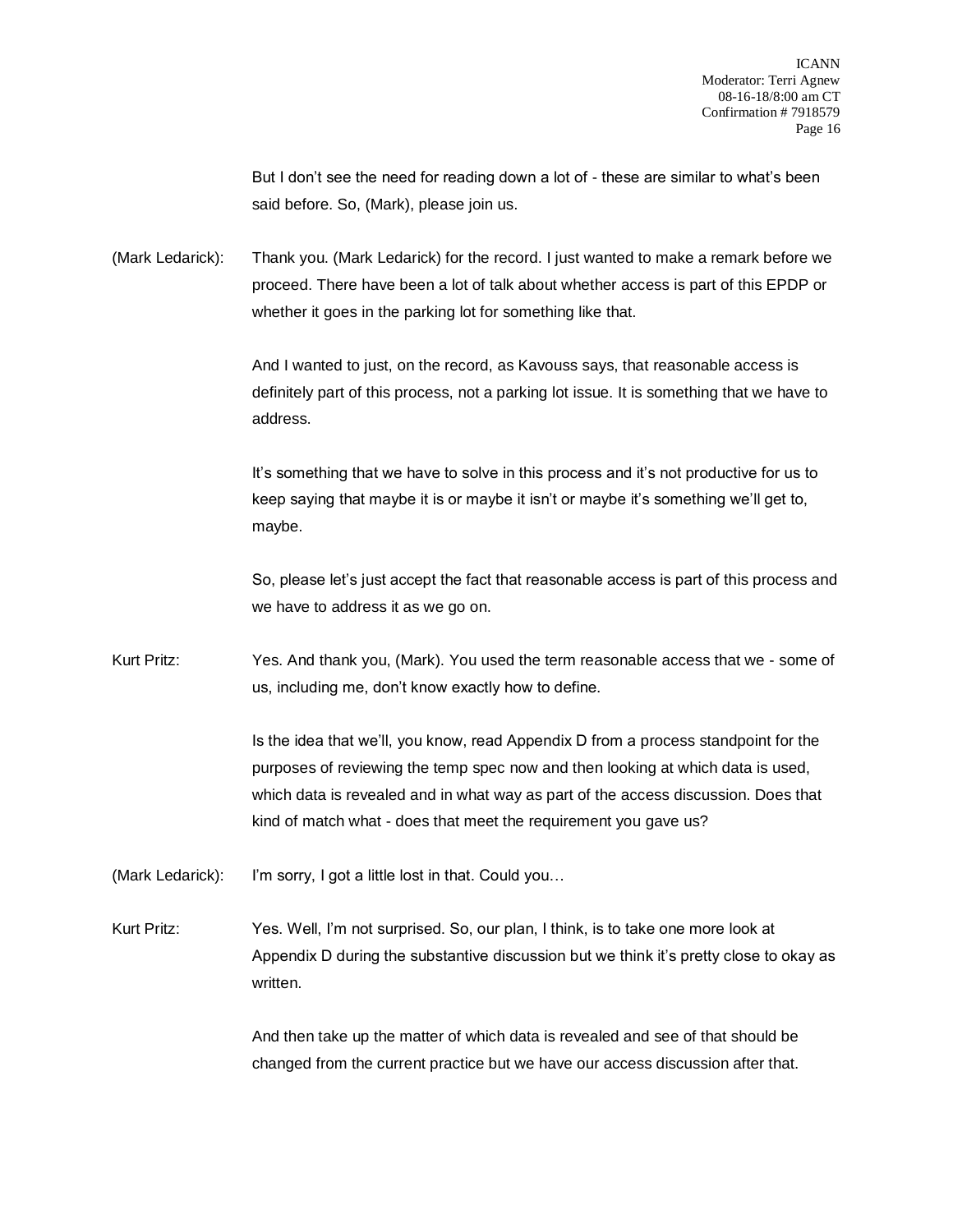- (Mark Ledarick): Yes, I thought Appendix D was pretty good as written. But my comment was really more of a general comment. I mean, if we're going to state, at every turn, that maybe we don't need to get to reasonable access, that I will have to reply at a return, we actually have to. So, to be redundant and tiresome and I'm hoping I won't have to do that.
- Kurt Pritz: Okay, thank you. (Alex).
- (Alex): Thanks, Kurt. It's (Alex). Yes, I just wanted to, you know, make a statement that I made in the past and made in the chat several times this morning, is that it sounds like everyone agrees that the temp spec requires reasonable access.

But it's up to us as an EPDP to be fine with the policy should be for reasonable access. I think that's what our job is here. Clearly, I understand there are larger issues of access and we have been getting questions to answer. That's not in dispute.

But the term reasonable access, defining what that means and coming to an agreement, is something that we, as a team, need to do. Thanks.

- Kurt Pritz: Thank you, (Alex). Milton.
- Milton Mueller: Yes. So, let's just clarify this. It's all in writing about reasonable access. Registrars are already required to provide reasonable access under the temp spec.

Now, the leap that (Alex) and (Mark) were making is that, oh, it's part of our mandate that we have to have a policy to define what reasonable access means. That is actually not necessarily the case.

If we agreed that this is going - reasonable access is going to be defined by registrar by registrar basis based on what jurisdiction they are in, what policies they are, that would be the status quo under the top spec.

Now, I know that a lot of people don't want that, have uniform access policy. But the question of whether we get or need a uniform access policy is not demanded by EPDP's charter.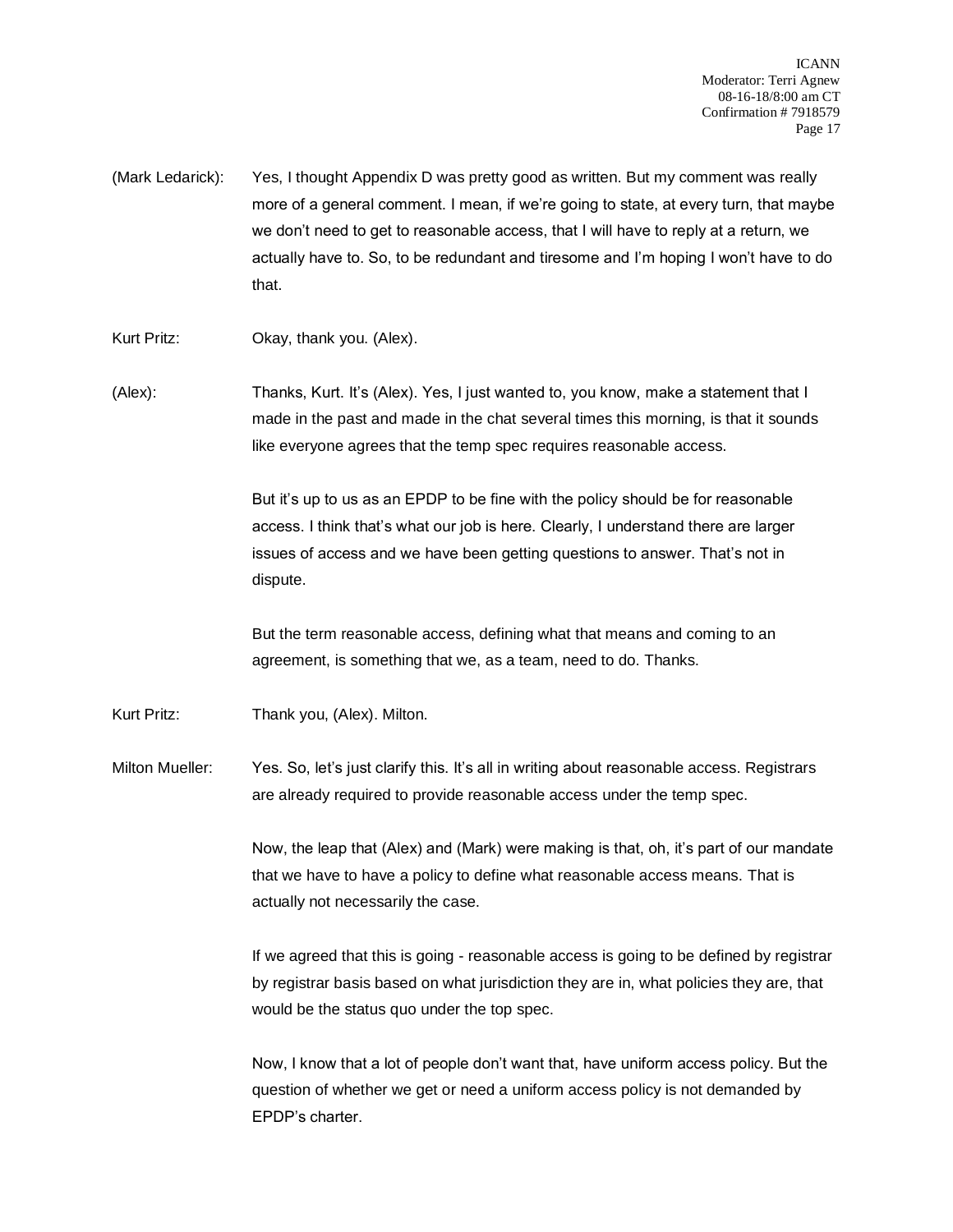Instead, the charter says you have to answer - or that is, we have to answer a bunch of gating questions before we decide whether and what the uniform access policy would be.

So, yes, I think this issue seems to be a sticking point and it doesn't need to be. If you want to talk, you know, what we do first is we decide what parts of the top spec we're going to keep and what is now a consensus policy.

And then we answer the gating questions and then we get into the issue of, do we need a uniform access policy or how to redefine reasonable access? I think the sequence is very clear.

And we can avoid going over this again and again if people simply recognize the sequence and the question of defining reasonable access is, indeed, an open question, not one that we must do.

Kurt Pritz: Thanks, Milton. Kavouss, you're next.

Kavouss Arasteh: Yes, two questions or issues. First, please kindly read all yes answers of (GAC) as a qualified yes because there are always comments, clarifications and suggestions for some improvement or change of (plan) - is number one.

> Number two, I don't share the views that reasonable access is clear for everybody. For some people, it may be clear. For some others it is not. I don't know who is going to define that what access is reasonable and what is access is not reasonable.

> That I don't think that will we should not discuss the uniform or unified access. I don't agree that is part of the group. I agree that we should discuss that at a later stage and so on and so forth.

But I don't want to totally disassociate this issue. And that is also discussing GAC and we're going to provide comments on this unified access - unified, accurate, reliable access. Thank you.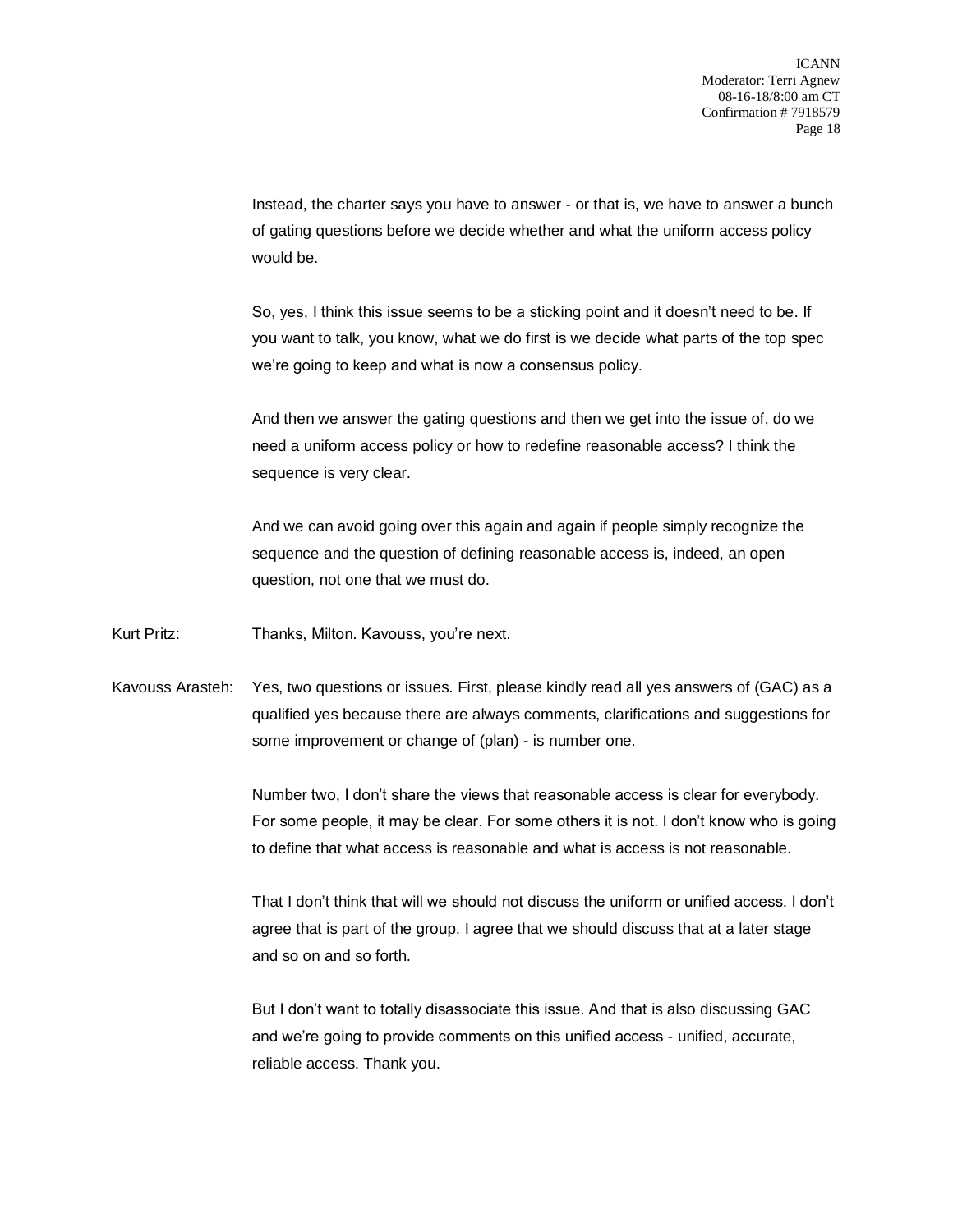ICANN Moderator: Terri Agnew 08-16-18/8:00 am CT Confirmation # 7918579 Page 19

- Kurt Pritz: Thanks, Milton. You know, well, let's go on to the end of it and of the comments. But I think a lot of us are - is an area of intersection in this Venn diagram that we're on this topic. Alan.
- Alan Woods: Thank you very much. Look, we all have different opinions on what reasonable is. It's going to - it may well also vary by jurisdiction. I think where (unintelligible) and ultimately I hope we will decide those, and we can decide whether an intellectual property lawyer will get access to information, under what conditions.

And, you know, that all has to be done somewhere, hopefully in my mind, in this group. But that remains to be seen. The difference in, when we're talking about things like the URS or UDRP is if implementation of the GDPR temporary spec causes ICANN policies to break, then I believe we have absolutely no choice but to integrate the changes in those policies.

Or somewhere along the way to make sure that the other policies don't break. So, there's some reasonable - it may be discretionary and we're all going to have different opinions on it.

But if it breaks and another ICANN policy, as some of these things have done or will do without the changes, and those we need to address. And that goes back to what I said before off if there are additional things that the temporary spec left out which experience has now shown needs to be changed, those are not - no longer judgment call reasonable.

But changes must be made one way or another to make sure that the policy is operable. Thank you.

Kurt Pritz: Got it. Thank you, Alan. (Mark).

(Mark): Well, as promised five minutes ago, if we're going to state that access is not an appropriate topic, then I will have two, of course, intervene and say that I think it is.

> So, thank you to Dr. (Mueller) for clarifying his position. I have to say, I feel like this is - I've not really understood where he's coming from. So my understanding is that he's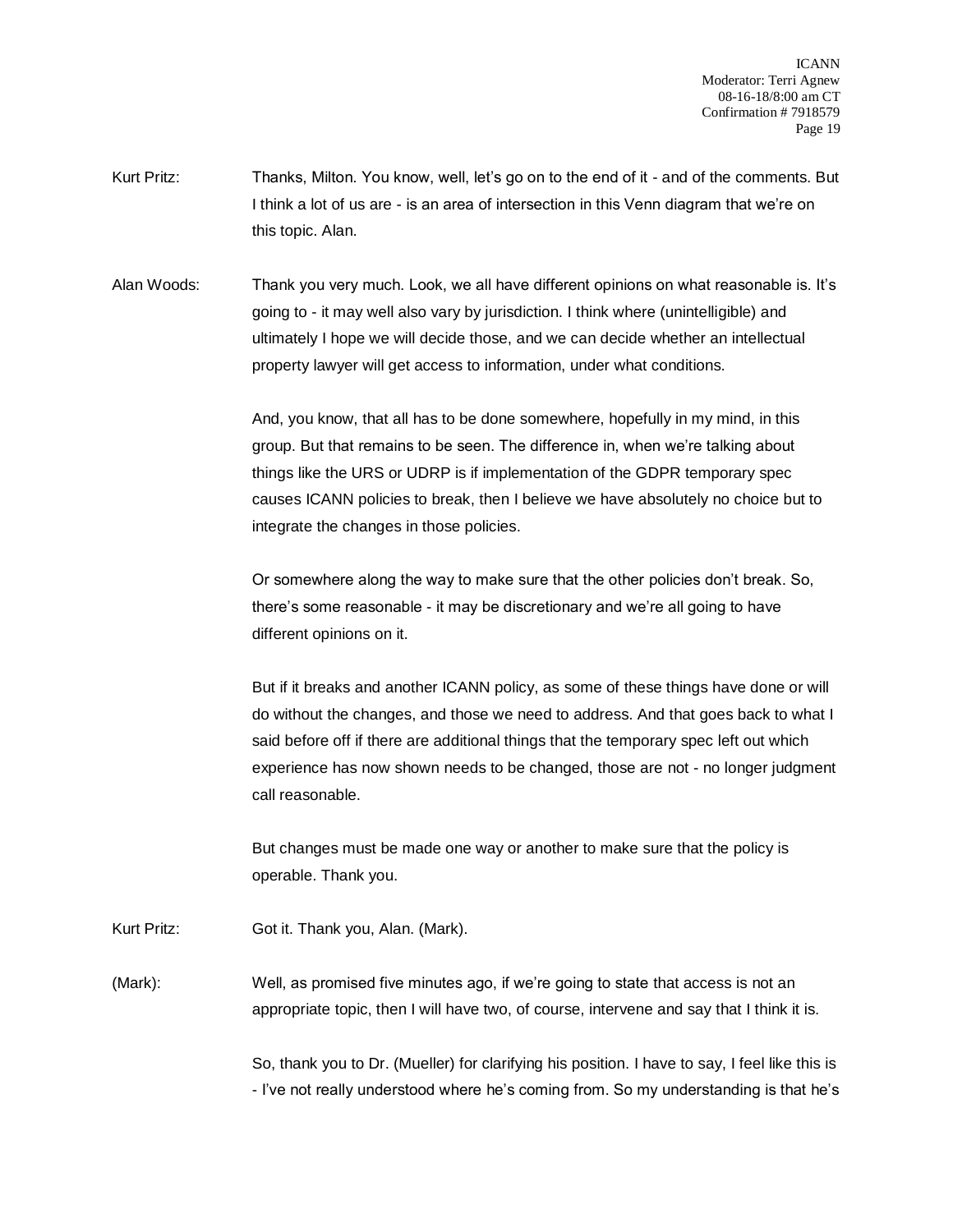saying that there is no requirement that we will eventually end up on a particular unified access model.

And I suppose that's correct. But I think perhaps we should be very careful about the words we use woman talk about this because many of us are saying the word reasonable access and other people are perhaps making much broader, more sweeping statements that could be interpreted as we don't have to talk about access at all.

And I think those sort of disconnects are resulting in a lot of overhead in the discussions and confusion and concern.

Kurt Pritz: Thanks, (Mark) and if it's okay with everybody, I'll bring this part of the overhead discussion to a close. You know, I appreciate Alan's comment that you're trying to pay attention to URS and UDRP here to make them work in some way under the new regime.

> And, you know, I see, you know, I'm being over simplistic, but I see – and I think (Mark) was alluding to it, I see the intersection then what everybody says.

It's, you know, that there's an order to the work in the charter and that work includes answering gating questions that are a prerequisite to having an access discussion which will be had at that time.

So, I'll close with that, and does anybody have any specific comments about UDRP and the questions here? Does the party that says – say that the language about participating in other mechanisms, do registries and registrars understand what that means - participate in another mechanism?

Is that something that you're comfortable with in this or is it something but there for a specific reason or is it, you know, just sort of a catchall that should either be better defined or eliminated?

So I would really like to hear from a registry or registrar on that. (Mark), if you're done, I'll do want to Kavouss.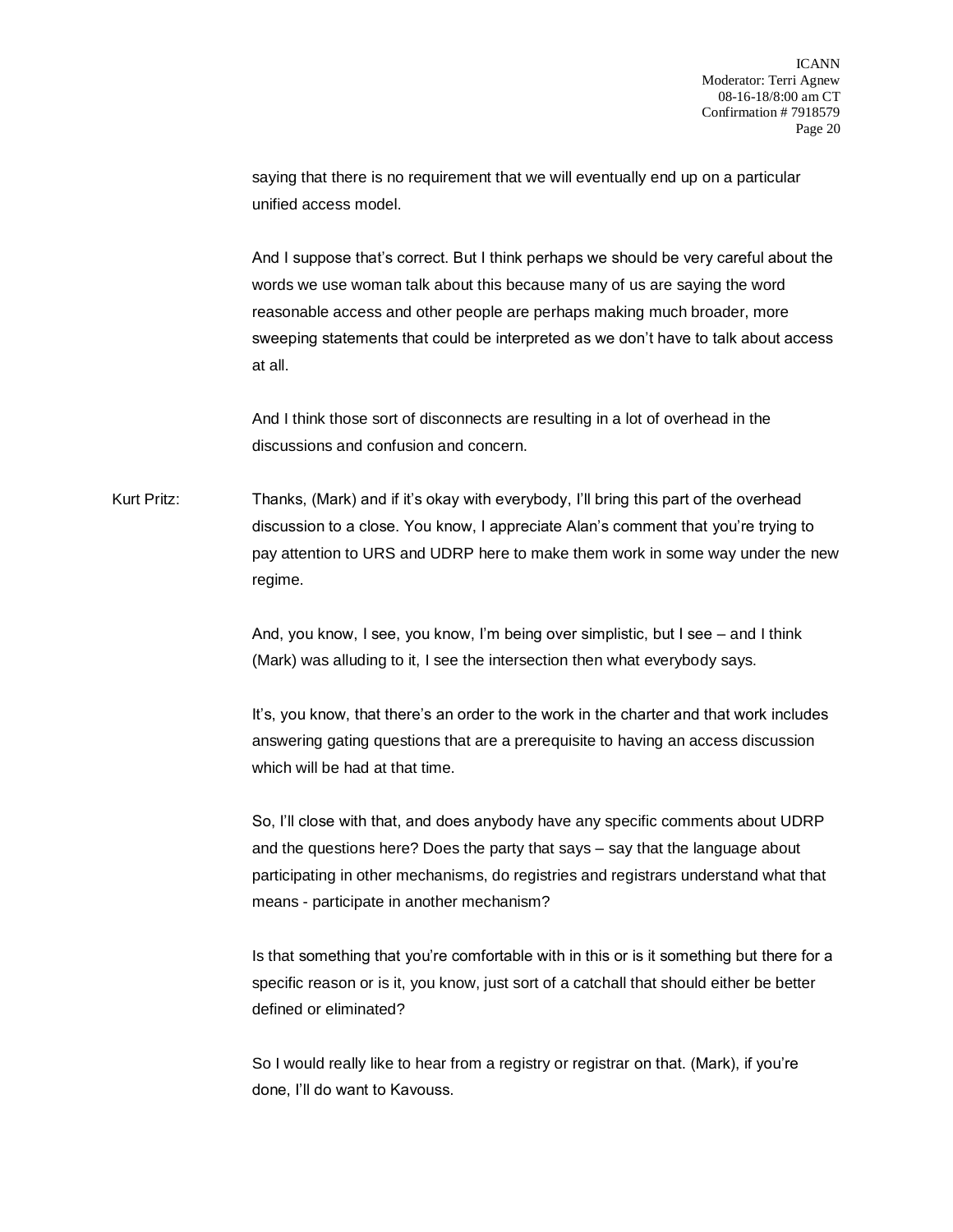Kavouss Arasteh: Yes, with respect to your question, please kindly read the (GAC reply). All participants in the team, they have questions about what does it mean to participate in another (unintelligible) so on and so forth.

> What another (unintelligible) we start? What - with that, so there are questions about all of the - all three of us mentioned the clarification in different languages, some of them go a little bit further that (they are). But please, can't we (unintelligible) clarification so (it is ICANN). Thank you.

Kurt Pritz: Yes. Theo. Theo, you're up.

Theo Geurts: Hi. Good. I'm reading that sentence. I have no idea what it actually means. So, that's my input as a registrar. If we could get some more clarification on that, I mean, I'm not sure what it means. Thanks.

- Kurt Pritz: Alan.
- Alan Woods: If you can hear me. I'm sorry. I'm going to make a suggestion. I do not know if this is correct or not but it seems to me that it is actually, in fear of going back into any of the discussion, but it is deferring to if, say something like the (RPMs) decided a new mechanism by which this could be fixed.

It could be alluding to that again as a forward-looking statement. But I'm not certain but absolutely I would read it in my mind.

Kurt Pritz: So, we could add those words you just said. In the event that some other mechanism is proven necessary or something like that. Okay. All right, I'm going to leave UDRP behind and go on to the transfer policy.

> I think we're up to the Version 17 of the transfer policy or something like that. And, you know, the concerns here and the one we put first because all of us that don't understand the security risks created by the revised transfer policy should understand them.

So, there were, I think, registries and - or registrars and (SSAC) pointed this out in their comments, so I think we would like to hear about this. Again, there's a question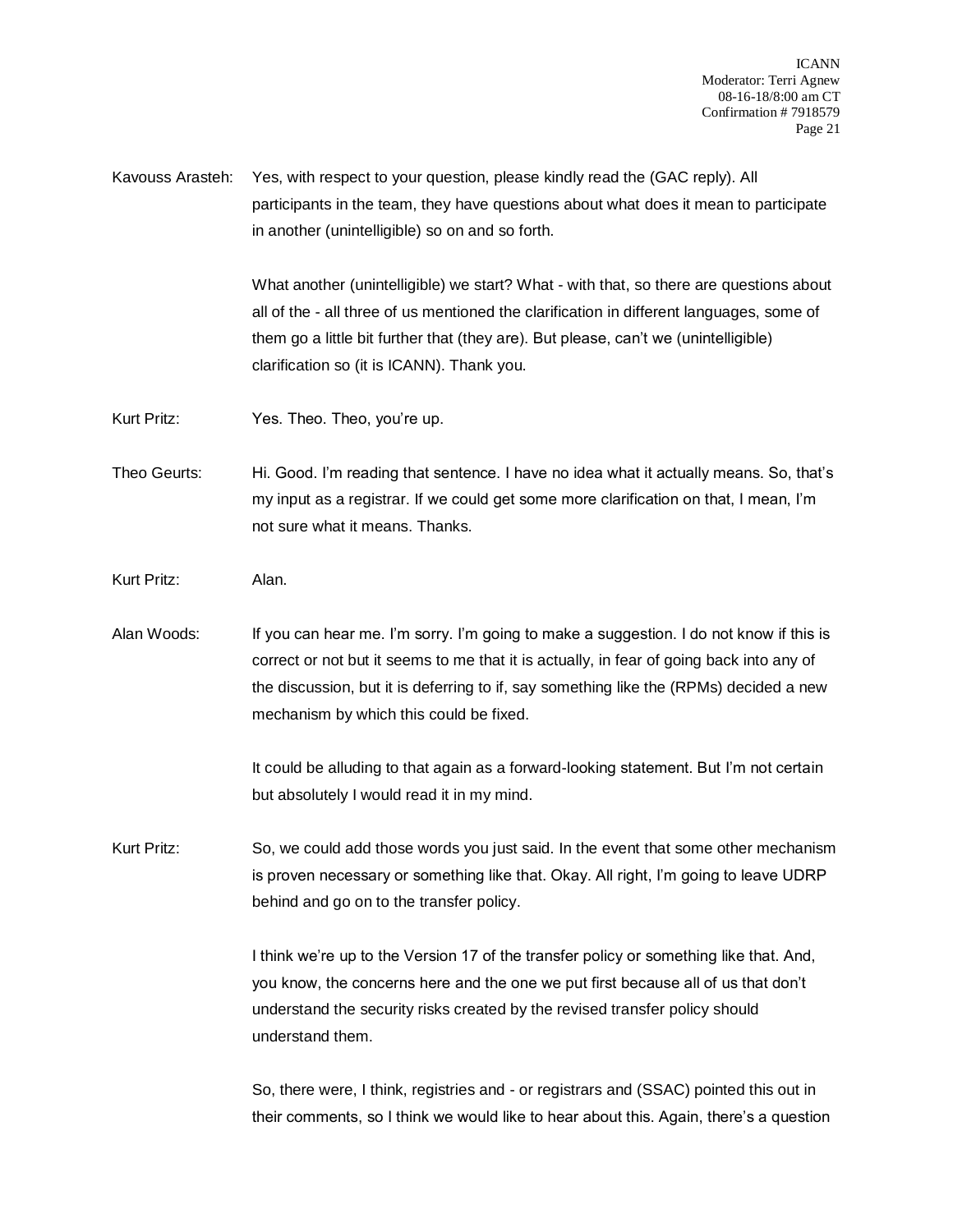about other policy work, the transfer of Policy 18 that's underway, whether that affects us or our work.

In Section 1.2, we're - there is a requirement in the transfer policy for the registrant to intercede twice, to provide their own data rather than having someone else provided.

I think that's the purpose for it. So, was there any reports that that might discourage transfers in some way? In Section 1, there's language to be offered. And I don't know if I'm going to be able to find it. I found it last night.

But should that be removed? Oh, yes, it's kind of - it almost looks like that was a phrase that was in an original draft that no longer fit within there. But if anybody understand why that language is in there to be offered, that would be great.

And there's a question about both changes or both transfers and how that might be done. And I don't know, is that a (pacapa) thing? So - from something that happened about 13 years ago?

And then, you know, in Section 3, refers to best practices, and if that's a term of ours from, say, the RAA or something like that where registrars understand what that means, that's fine.

But if that's an undefined term, then it should require clarity. So, great opportunity, everybody. The queue is empty. But, first I would like to hear about the security issues that are raised by the new transfer policy.

Can someone speak to that? (Benedict), I was just going to ask if he would speak to that. Great. Go ahead.

(Benedict): Hello. I hope you can hear me.

(Mark): Yes, we can.

(Benedict): So what happens is, if you rely just on the (unintelligible), you're effectively just saying the whole security, the whole process relies on having a (ticketed) number.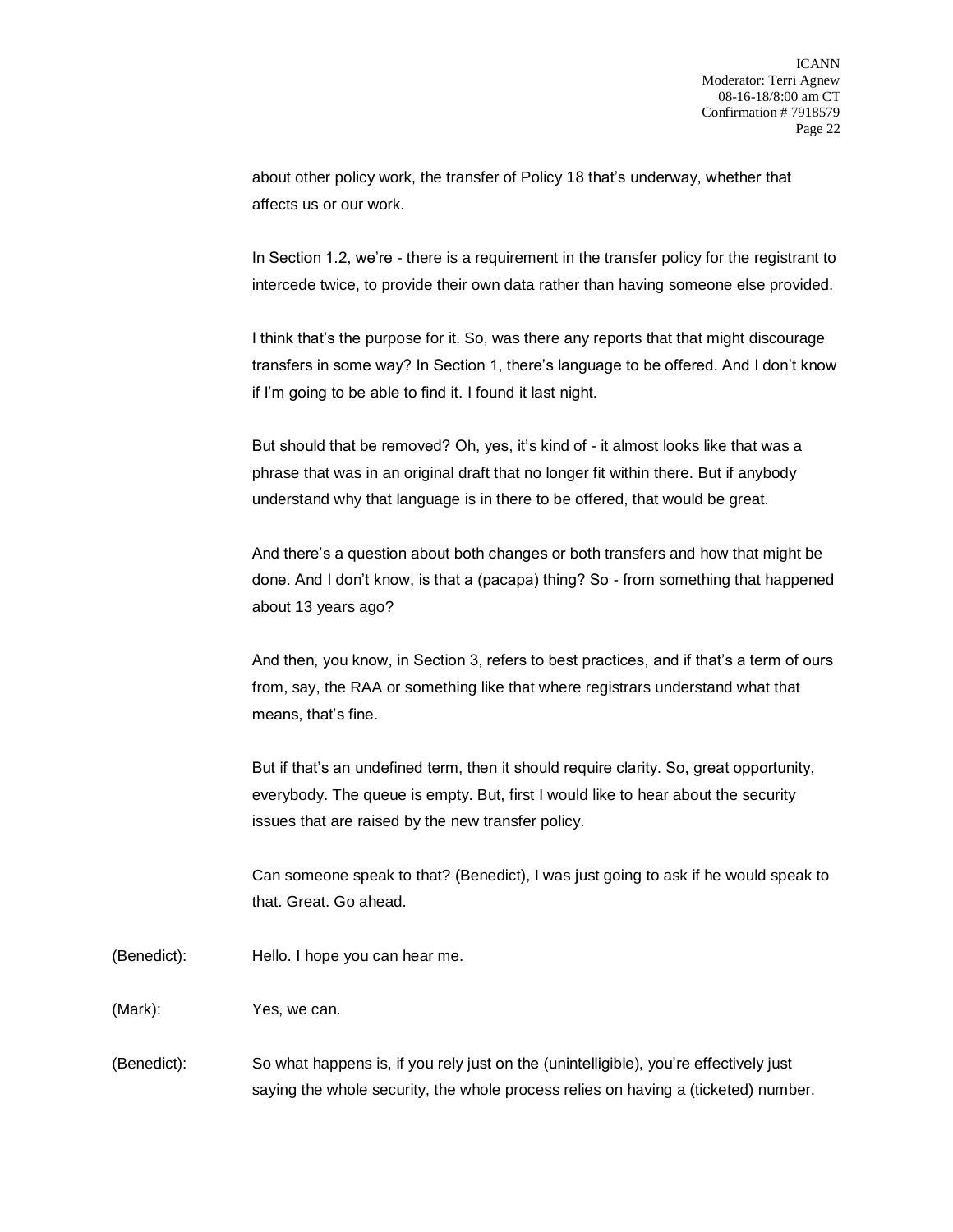And those numbers, the combinations of numbers and letters, can be hacked or brute forced or stuffed. And so you're taking the - you're severing the relationship between the (gaming) registrar in the registrant, (if perhaps we have them), even though the registrant probably initiated that transfer.

They've got no one - no relationship with the (gaming) registrar and (unintelligible) sort of up out of (band way). And, in fact, in the policy does specifically say you shouldn't rely on this (IMS) code as an authentication mechanism.

What's the difference, I guess, is that there might actually be an easy solution which is that there is an extension and (BP) that allows you to say - that would allow the (gaming) registrar to say, using (EPPs) for the losing registrar and say hi I'm the gaining registrar. I've got this code for my registrant and can I have the contact details please. And here is the (auth) info code which is provided for us optional extensions respect that allows us to get that information.

As long as that process if we feel that that processes GDPR compliant then we have a way to do it. And technically although obviously I'm a tiny registrar and I'd love to hear from people who are doing this every day as to whether that's feasible or not, does that make sense?

- Alan Woods: Kurt you're muted.
- Kurt Pritz: Okay so I said some complementary things to (Benedict) and for his clear explanation. So Alan and I – do you want to make a comment on this or I really want to go to a registrar to get feedback. But I'll tell you what let's march down the list. Alan go ahead.
- Alan Woods: Yes I don't mind coming in later. You asked is there a security problem? The last time that transfer policy was discussed in a PDP and there was extensive discussion on whether the form of authorization was still needed or not. And the decision was that it was still needed. This - the temporary spec says if you can't – don't have it you don't need it. So that's going directly against the conscious decision that was made in the last PDP and I believe that is problematic. Thank you.
- Kurt Pritz: One of the reasons that (Benedict) stated. Theo?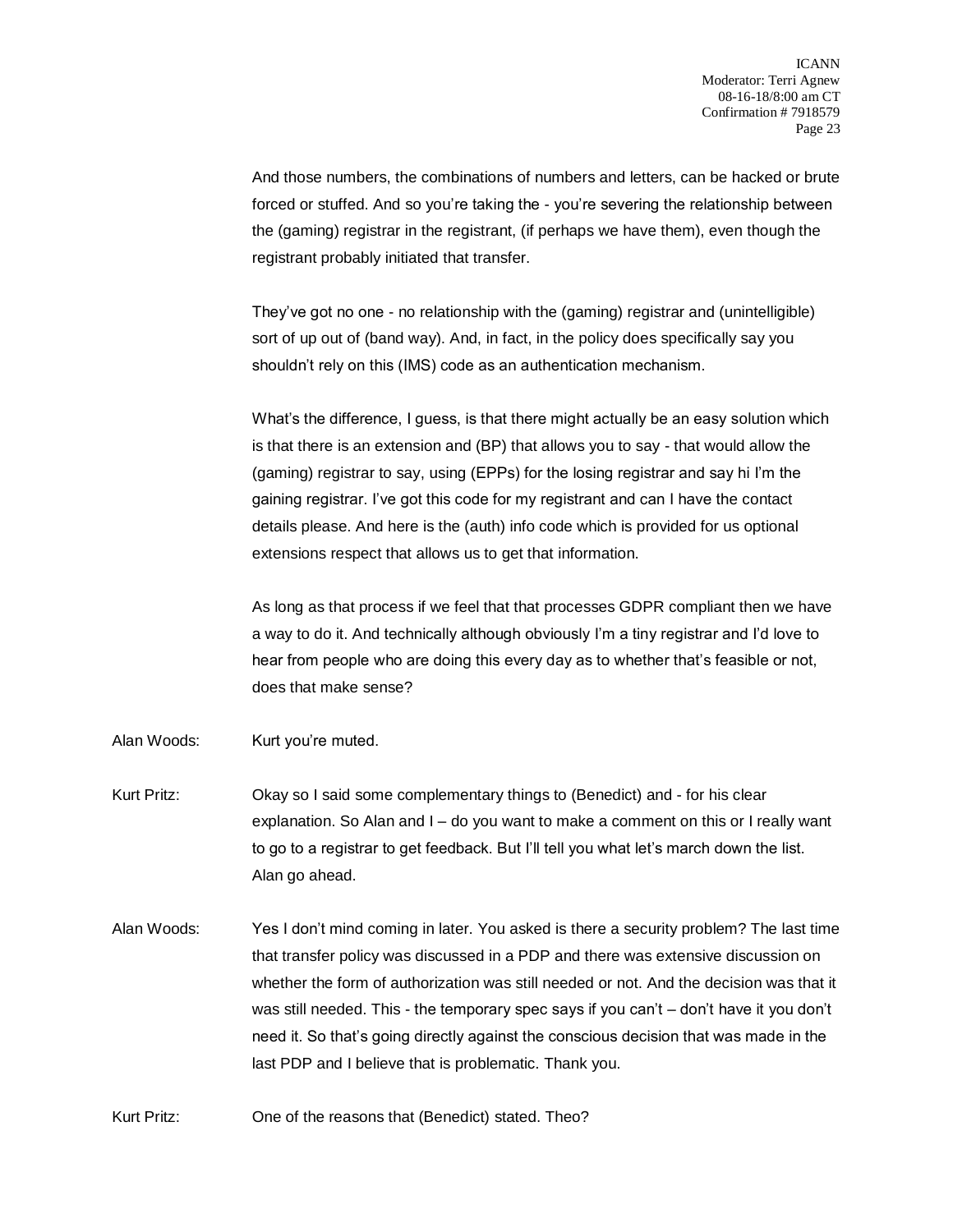ICANN Moderator: Terri Agnew 08-16-18/8:00 am CT Confirmation # 7918579 Page 24

Theo Geurts: Can you hear me Kurt?

Kurt Pritz: Yes I can.

Theo Geurts: Excellent. So what is in a temporary spec that has been created by the TechOps group from the registrars and the registries. We were looking at the situation on the transfers that we needed to come up with a solution. This - well the temp spec is currently the solution and it's working pretty good and when there is a transfer there is always in FOA from the losing registrar to the registrant do you want to transfer? So there might be not an incoming FOA at the start of the transfer but there's always at the end of the process a FOA to the registrant do you want to transfer yes or no?

> So there is a process there. If you look about - take a look about security our – when we talk about security we see an issue and it's been a very old issue. The Whois is redacted now and it becomes extremely - it becomes more complex to deal with unauthorized transfers to get that sorted out. It used to be a problem in the past pre-GDPR if you will but the problem is a little bit amplified. And that is growing because we can't look in the other registrar Whois vice versa. So in terms of audit trails et cetera, et cetera. And our suggestion is to make sure basically that we do that outside of the EPDP because it is a very complex process on an operational level. And I think if we're going to try to fix everything when it comes to transfers in a GDPR fashion I think we're going to be running out of time. Thank you.

Kurt Pritz: That gives me pause for (unintelligible). So (Matt) – all right everybody mute. So (Matt), do you want to follow-up with Theo? I note that in the registrar comment, you know, you do make the comment that the transfer process is working but it creates new vulnerability. So I assume they're the same thing sorts of thing (Benedict) described. But then, you know, I heard Theo's interventions so maybe he can go ahead and bring that all together. Go ahead (Matt). Yes…

(Matt): Thanks Kurt. Can you hear me?

Kurt Pritz: Yes (unintelligible).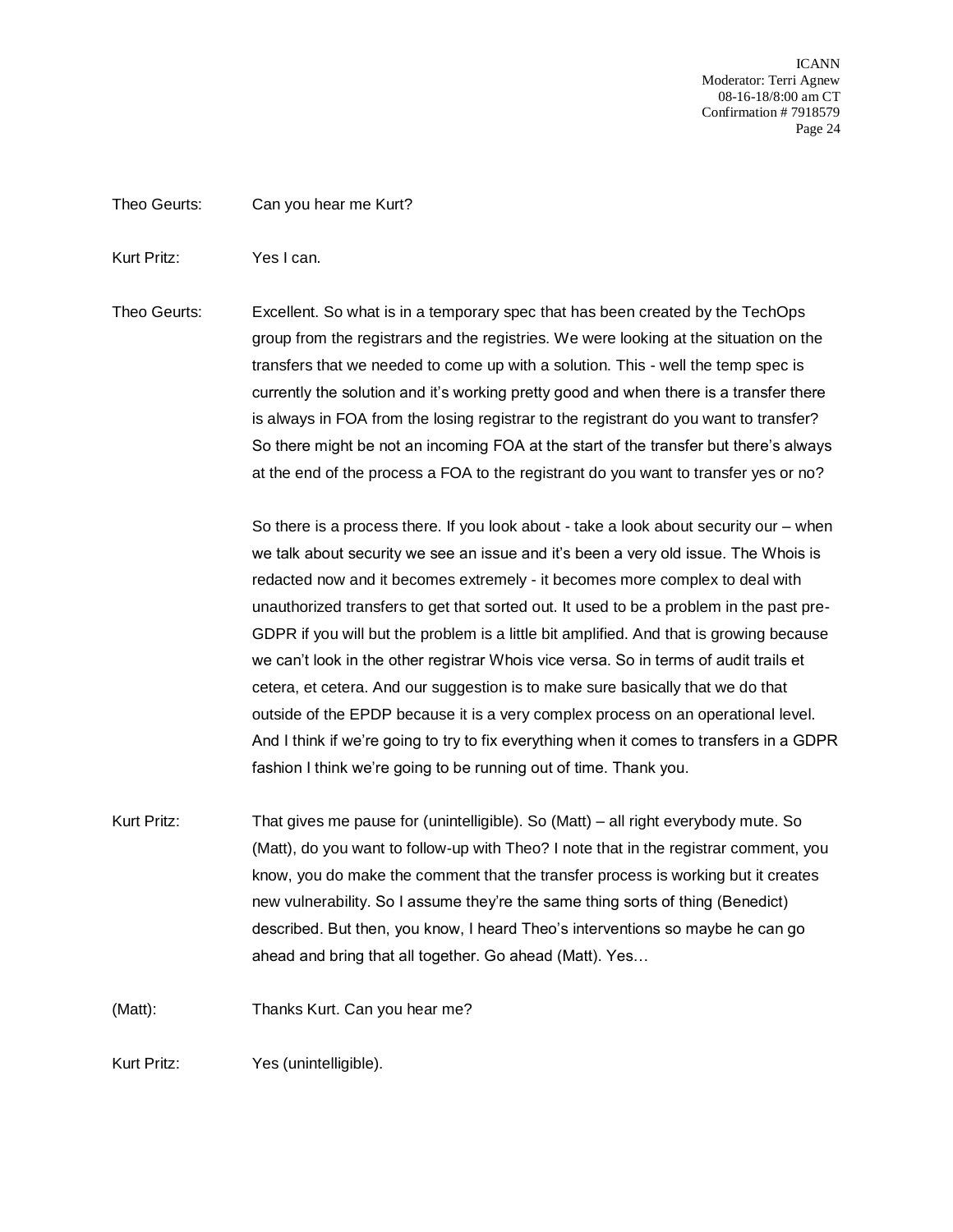(Matt): Yes just to pick up on what Theo said and to provide a little more color. Actually out of all the comments that we received from the stakeholder group we probably got the most specific comments on this point. A lot of specific ideas and things to put forward and we sort of dialed that back and left the comment pretty high level because we did feel and feel kind of touched on it that while we firmly believe that the transfer policy needs a relook at we think it's outside of the remit of this group.

> And we're concerned that if we go down the rabbit hole of trying to address the totality of the transfer policy in PDP group that we'll just run out of time. So while we think it needs to be looked at generally what's in the temp spec is working for now. But we would absolutely support a move to relook at the entire transfer policy from start to finish as (Benedict) mentioned there is certainly technology that could be deployed to make it a lot more both secure user friendly. Thanks.

- Kurt Pritz: Thanks Matt. Alan, go ahead.
- Alan Woods: You know, I just want a clarification. I think I heard Theo say there is always a form of authorization today post a temporary spec. And in that case if I heard that correctly then why do we need 1.1?
- Kurt Pritz: Go ahead Theo sorry.
- Theo Geurts: No worries. Yes Alan that is correct. There is always a mechanism. It doesn't have to be an FOA in the sense of an email but there's always a form of authorization from the losing registrar to the registrant do you want to transfer. That is in the temporary spec as such as defined in following the losing – following the transfer procedure which is part of IRTPC I think And there is articulated that if there is a transfer this and this and this is what the registrar has to do. So the losing registrar still has to follow that process of our IRTPC. Thanks.

Alan Woods: But for clarity do we need 1.1 which says if the gaining register cannot get one?

Theo Geurts: I wouldn't personally go there because that is – then we're getting into the data protection issues because we don't know if that is completely legal for a registrar to sort of download the information from another registrars, from another registrars listserver to compile that FOA. And it's pretty tricky I would guess. I mean and talking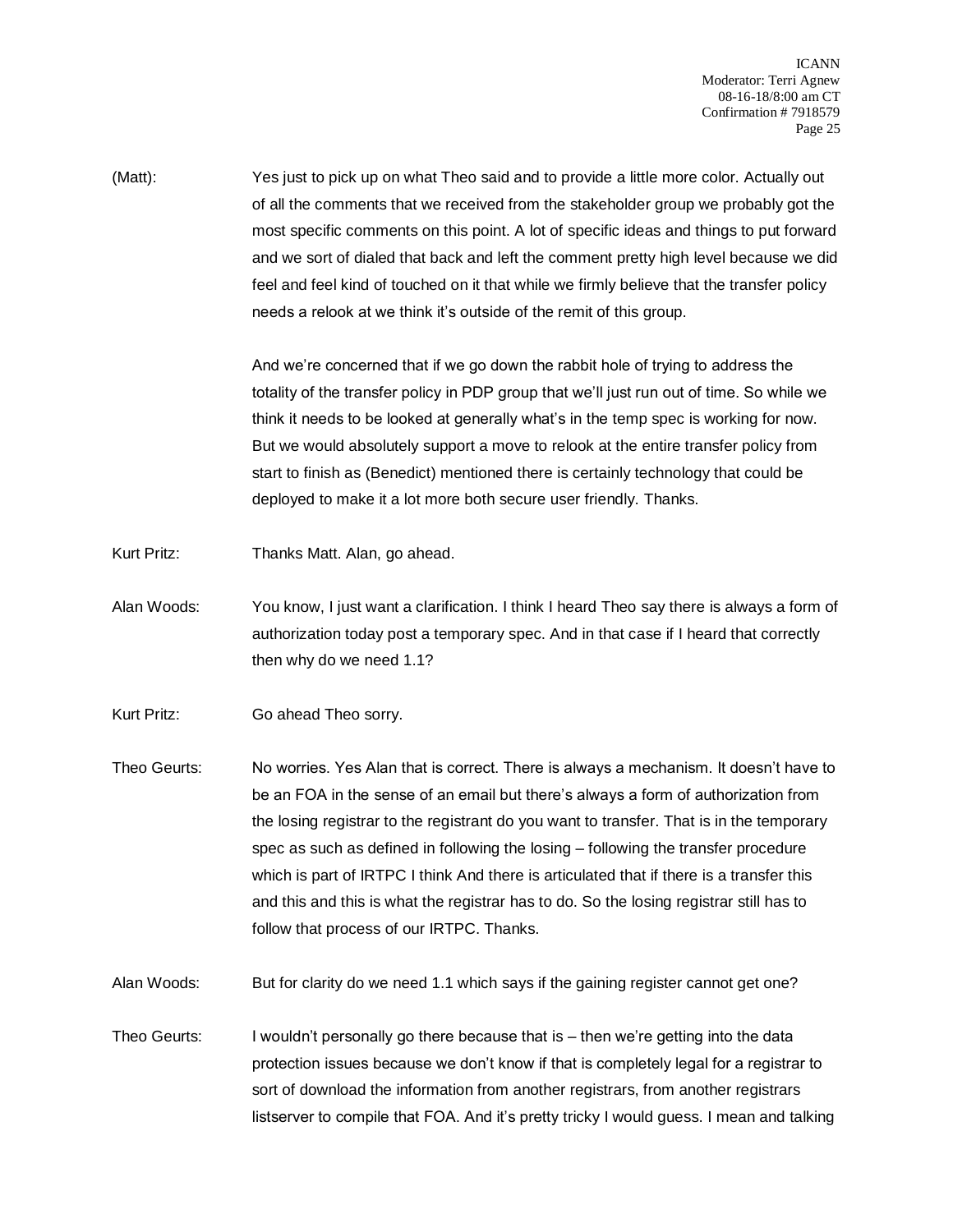about Chapter 5 cross data transfers, et cetera, et cetera, is there consent it's a minefield I guess. So I wouldn't go there. So that's why we are advocating put this outside of the EPDP because you're going to be (unintelligible) here thanks.

- Kurt Pritz: Did that answer your question Alan?
- Alan Woods: Not really but I'm willing to leave it for the moment and investigate off line and pursue it when we come to the substance discussion if necessary.
- Kurt Pritz: Okay thanks. So is the interpretation of this 1.1 that the losing registrar still has to furnish a form of authorization but the gaining registrar is not required to furnish instead of obtaining a form of authorization because they don't have the contact information? Is that the way to interpret that 1.1? Evidently not. So Milton?
- Milton Mueller: Well I would have been happy if your question that responded, that got the crickets response was answered Kurt...
- Kurt Pritz: Well…
- Milton Mueller: …before I spoke.
- Kurt Pritz: ...I think Theo did in the, I think so yes.

Milton Mueller: Yes so my comment is simply from the noncommercial registrants point of view this is an extremely important issue. If there's one area where we want to protect security it's in, you know, preventing unauthorized hijackings. And, you know, privacy concerns are in that case secondary to the security concerns because you're not publishing the data you're just releasing it to the registrar.

> However based on what Theo has been saying I think I agree with him that these issues are things are working, they're workable let's say now. If there is a need to revise the transfer process it should be done on a separate PDP and therefore this is what Stephanie has called a parking lot issue. And I would support any…

Terri Agnew: Hi. This is – can you hear me?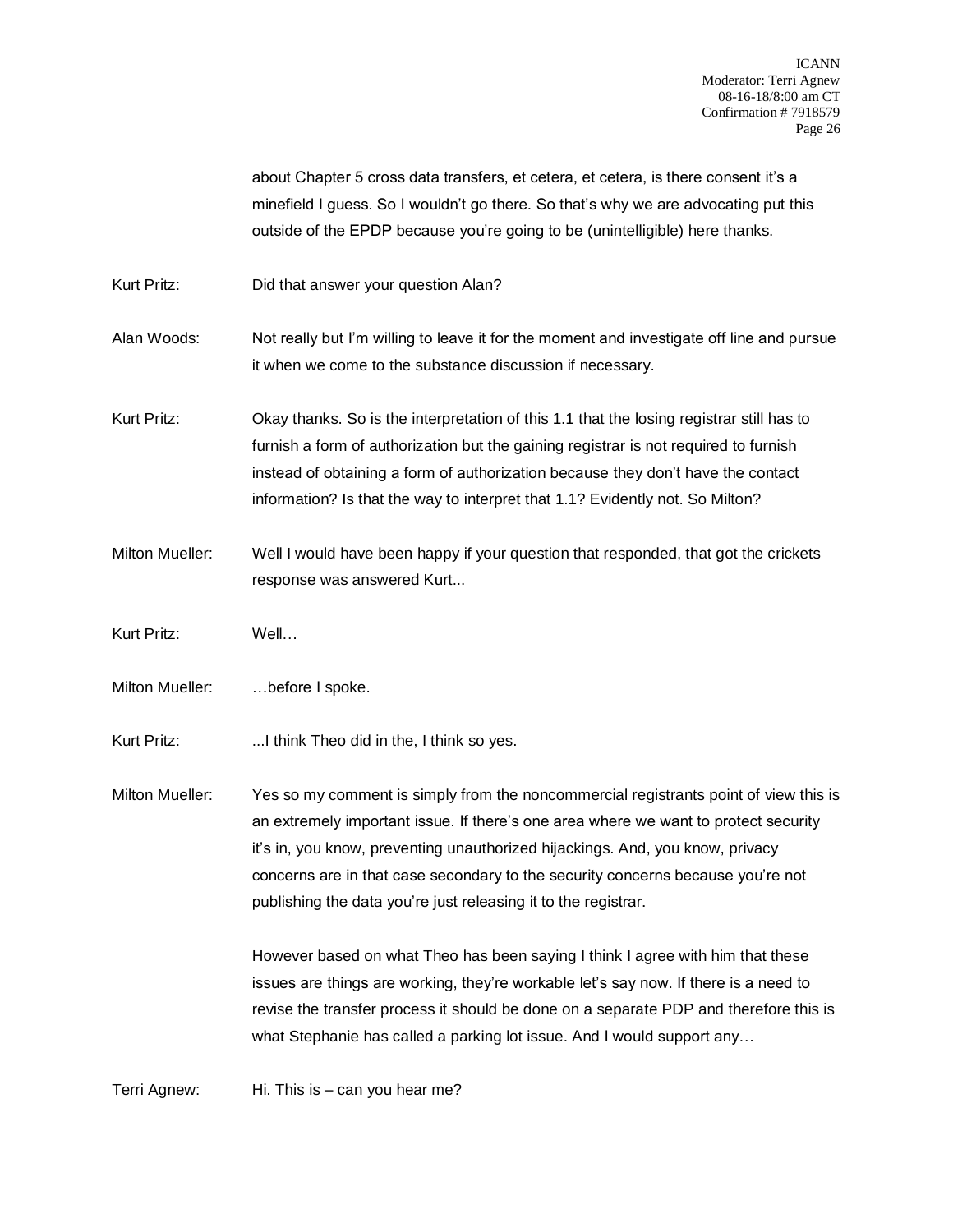ICANN Moderator: Terri Agnew 08-16-18/8:00 am CT Confirmation # 7918579 Page 27

- Milton Mueller: You guys are just testing...
- Terri Agnew: Go ahead Milton I can
- Milton Mueller: No we couldn't hear anything.
- Terri Agnew: We did lose you for a few moments.
- Milton Mueller: Oh that's okay. So I was just saying that even though we're deeply concerned about the security of the transfers process it seems to me based on what the registrars are saying that this is a parking lot issue. This is something that may need to be addressed but could be properly addressed within the framework of a transfers PDP. And we can't get into the details of it now. It's not clear that the temp spec itself is causing any particular notable problems it could be fixed. It's more of a broader review of the transfers process. Thank you.
- Terri Agnew: And Kurt, this is Terri. It looks like your mic is muted.
- Kurt Pritz: Yes of course when (unintelligible) went mute I thought it was my problem so I hopped off those hopped on my phone. So yes I just want to acknowledge Stephanie's comment for pending this issue on keeping it. And so we've - I already captured it but I didn't let her know. Kavouss?
- Kavouss Arasteh: Yes I think the issue of transfer of data is very important. I don't agree that it should be dealt with under the separate PDP. So there are many things that we could be treated separately. Access should be treated separately, PDP this transfer should be treated separately I don't understand and what remains. It's an animal that we hire you cut the head, you cut the hand, you cut the feet and what remains? So I don't think this that what does it mean separate PDP?

Transfer of the information should be quite clearly in this specification. And I don't understand when they say hijacking unauthorized, hijacking in any case is not allowed. But unauthorized is important to be addressed and should be addressed within the specifications. And I don't think that we should try to associate that and make our life simpler that, that would not be a complete specification so it is not possible to do that. Thank you.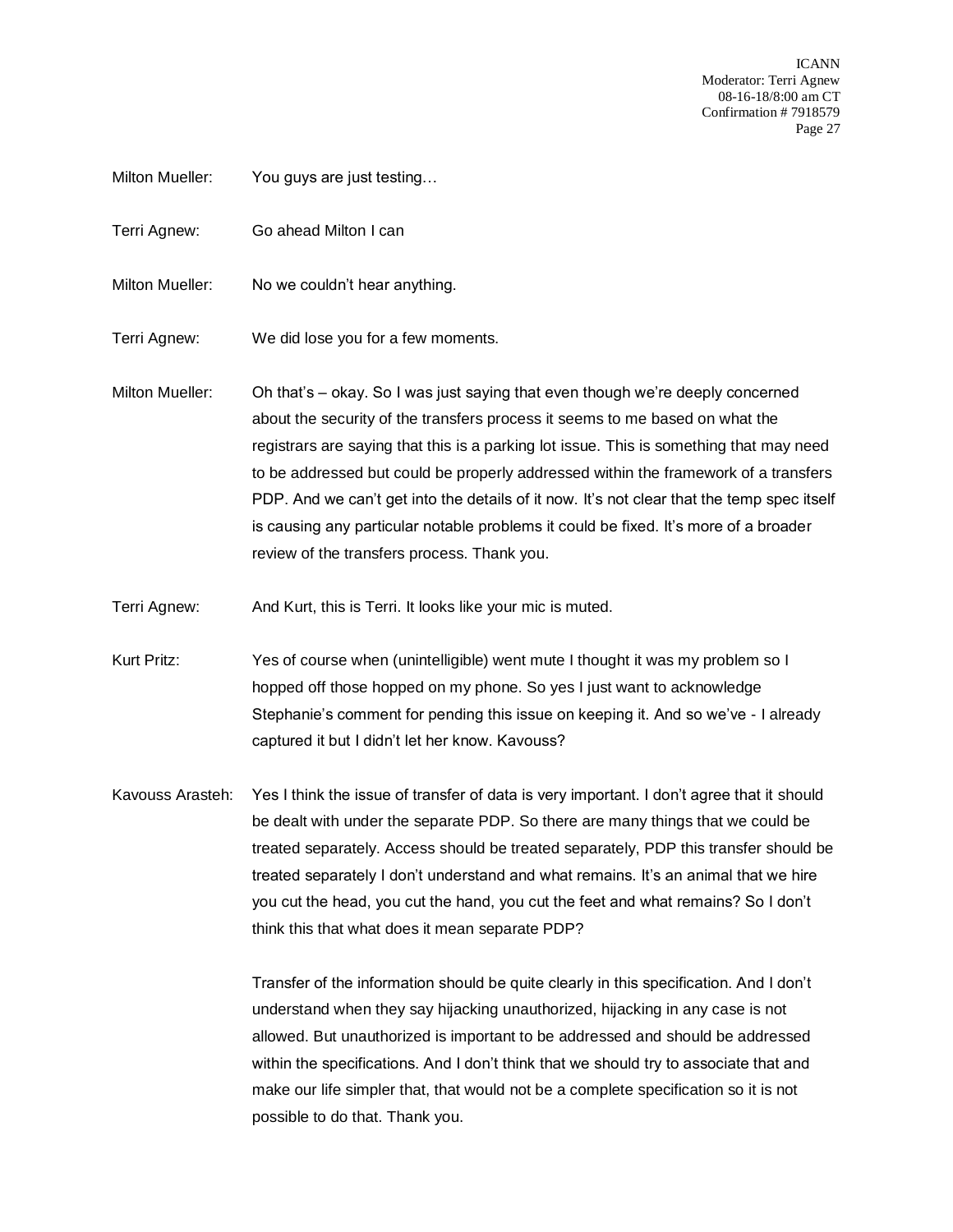ICANN Moderator: Terri Agnew 08-16-18/8:00 am CT Confirmation # 7918579 Page 28

Kurt Pritz: Thanks very much Kavouss. And I think you're right. And what we're saying I think is that this transfer policy is currently working and for the purposes of the temporary specification is okay. And that if there's not transfer of data concerns but if there's security concerns with how the transfer policy is currently implemented under GDPR we can either look at that after we finish the examination of this temp spec where we have a workable solution or defer it to the other group. But as far as the transfer of data I think you're exactly right and we should not let those issues go. But thanks. (Benedict)? (Benedict), I'll channel Terri here and tell you you're on mute.

(Benedict): Old hand sorry.

Kurt Pritz: Oh I always look forward to your comments. So…

- (Benedict): Just pointing out it was an old hand but just to point out that Theo had done a really good explanation for me – from of the previous (unintelligible) questions around…
- Kurt Pritz: Yes can you guys hear me?
- (Benedict): Am I audible now?
- Kurt Pritz: Yes.
- (Benedict): I'm sorry this, I'm going to mute it's not very clear. If you didn't hear the previous comment I was just saying that Theo really nice explanation by Theo that the FOA in the chat it would be great if staff could capture that please.
- Kurt Pritz: Yes we will. Theo?
- Theo Geurts: Yes good. Can you hear me?

Kurt Pritz: Yes I can.

Theo Geurts: Excellent. And I wanted to respond on a couple of things that are happening in the chat regarding security, transfers, domain name hijacks and I would like to point out that now that Whois by most registrars is redacted that one of the biggest attack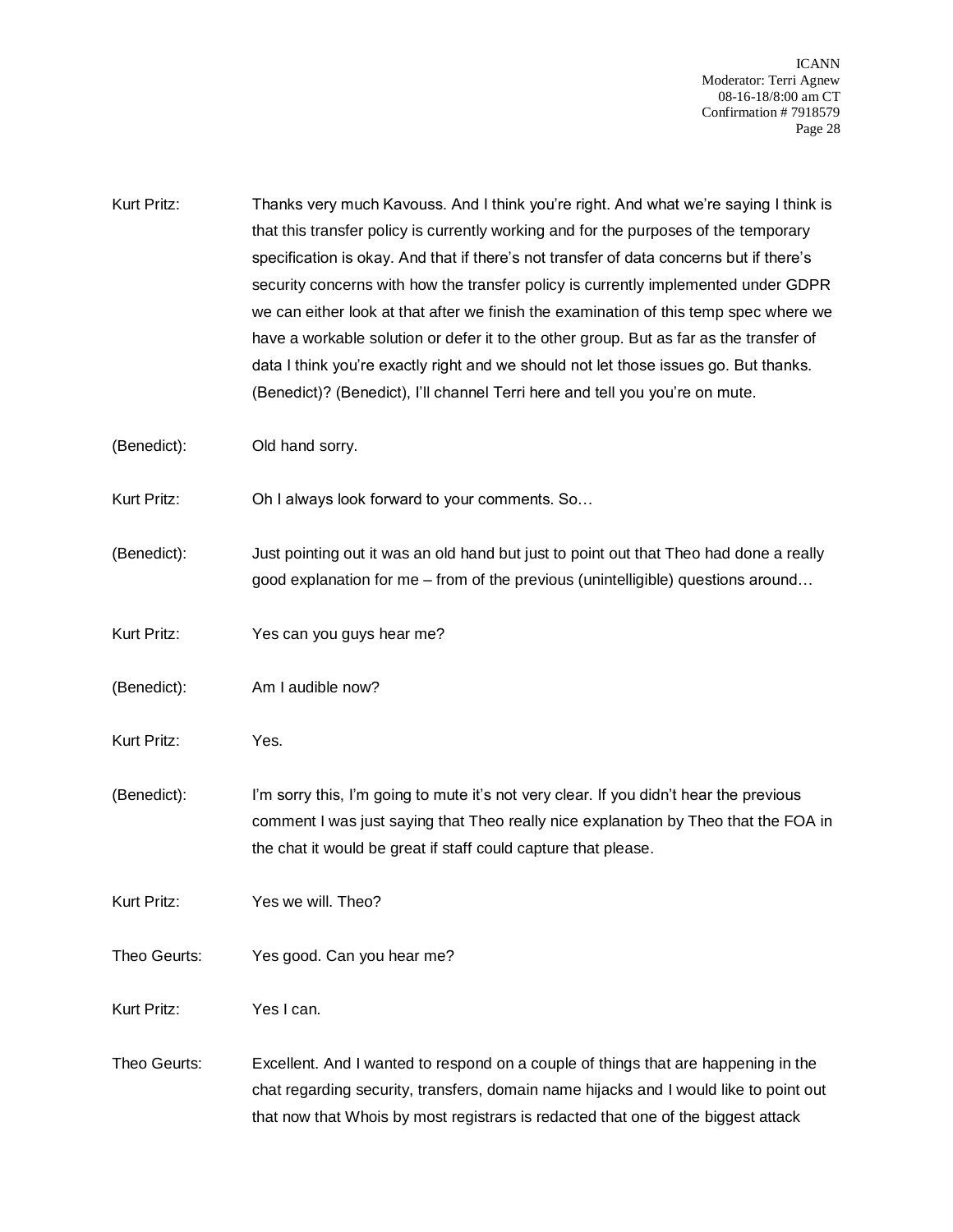factors used by criminals and hacking folks is now gone because now there's no details that give a hacker the ID on which email address or which email account he has to hack. It's no longer visible. It makes it a lot harder for a criminal to hack such accounts because it's no longer displayed.

So what we see and feel and we don't have any numbers right now as registrars but we do have the feeling that domain hacks actually has gone down. But that is a little bit of a gut feeling here we have to see of course at the end of like 12 months to get more details about it. But we do generally feel that now that attack factor is gone in the Whois because as everybody knows on this working group or on the call a lot of control panels and email address is mostly used in the authentication of a user to gain access to his or her account. So having the email address no longer in the control – in the Whois mentioned is like making it 50% more sure, that I'm not sure I'm correct in the percentage but it makes it a lot more difficult to hijack or steal a domain name. Thank you.

Kurt Pritz: To the extent you can if it's at all possible take that 50% number and attempt to quantify it even though the plus or minus sign it might be very large. That would be terrific but I wouldn't know how to go about that but I'd be - your statistics are very – your comment is very interesting and to the extent we can attach numbers to it it would be even more so.

> So and I just want to point out to people that we are, you know, we capture everything in the chat. We cut and paste it into a page, go through it as part of our notetaking. So please even if it's not acknowledged right this minute that it occurs much as I find it's distracting as you can tell. So to close out this discussion on the transfer policy there's a couple (nits) on language right? Should the language to be offered be removed? Should the language best practices be improved? Are there any comments on that? All right well I'll make you talk about it later. Finally I want to bring up the fact that is there a sense that this makes transfers harder or easier for registrants and whether it's a bar in any way to transfer requests? Is there any sense of that in the experiences to date? Theo?

Theo Geurts: Yes thanks. So in our observation -- and I'm going to speak as a registrar and not for the group so personal capacity I guess -- what I see is support world went down for us, we're getting less complaints, the transfer process got easier, our resellers are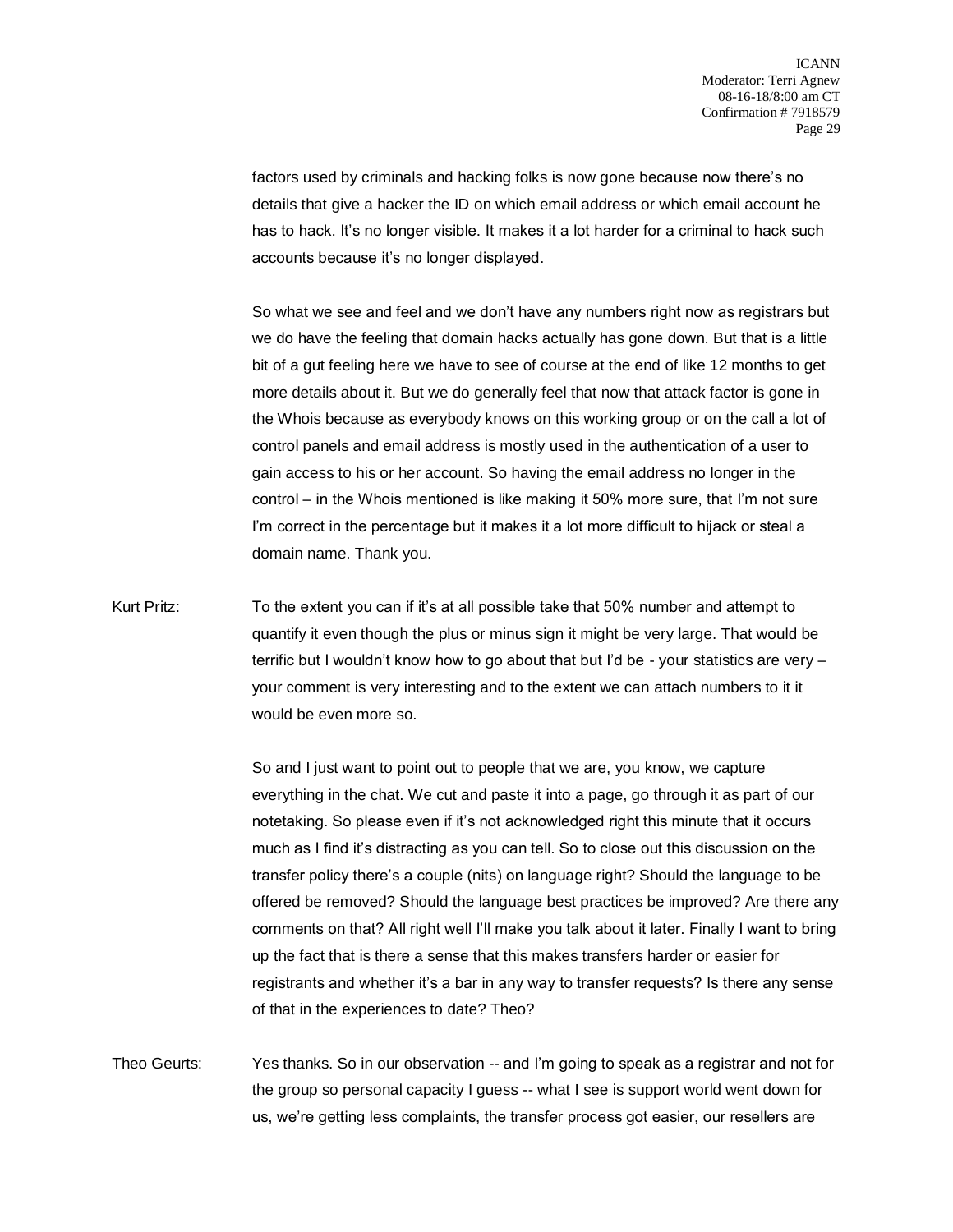more happier so that simplification in the process I was kind of amazed how that worked out on an operational level. So, so far we are pretty positive. And of course then compared to ccTLDs where transfer happen on off code or transfer code only we already had an experience, so for us it's working out really, really great. Thanks.

- Kurt Pritz: I'm just reading the (unintelligible) comment. All right is there anything else on this? No but I learned a lot during that discussion, so that's good. I think we're perilously close to wrapping up. So if there's – I had reserved some time here to talk about either the pro forma triage report or the response to Goran at ICANN if there's any more comments or people have put any more thought into that during the call we can talk about that now or, you know, please comment on those two documents in any way you see fit. We'll - and I hope to like I said I hope to get the response back to ICANN on the email today and we will continue building the triage report as we get more and more surveys in. Kavouss?
- Kavouss Arasteh: Yes. I respectfully request you to kindly spare a few minutes allowing us to prepare ourselves for another meeting which will be at 15:00 hours UTC (unintelligible) ten minutes to get prepared for that if possible. Thank you.
- Kurt Pritz: Well there's nothing I'd rather do than be quiet. So, you know, I've also been asked to remind us that while we use the chat and it's chunk full of good information on this one there are people in – that are on the phone or listening only so I really encourage you to, you know, picture us sitting around the table and just talking back and forth and bringing up points that are made in the chat. I also want to point out that this is the first meeting where those that are alternates or observers can see the chat and the slides. And we'll get a report back and see how that's working and if we can make improvements we will.

So the – is it in the wrap up is a Part Four of the temp survey submissions are due by Sunday? I think so not part three. And for the GAC they're due Monday? And the next call will be Tuesday. So my vision is that we'll wrap up this triage discussion. We'll continue to build the triage report over the weekend to include what we've discussed so far and hopefully have it done, you know, pretty darn close to the close of our call on Tuesday. As I said the triage report is a requirement of the charter and we want to fulfill that requirement and then get onto the substantive talk.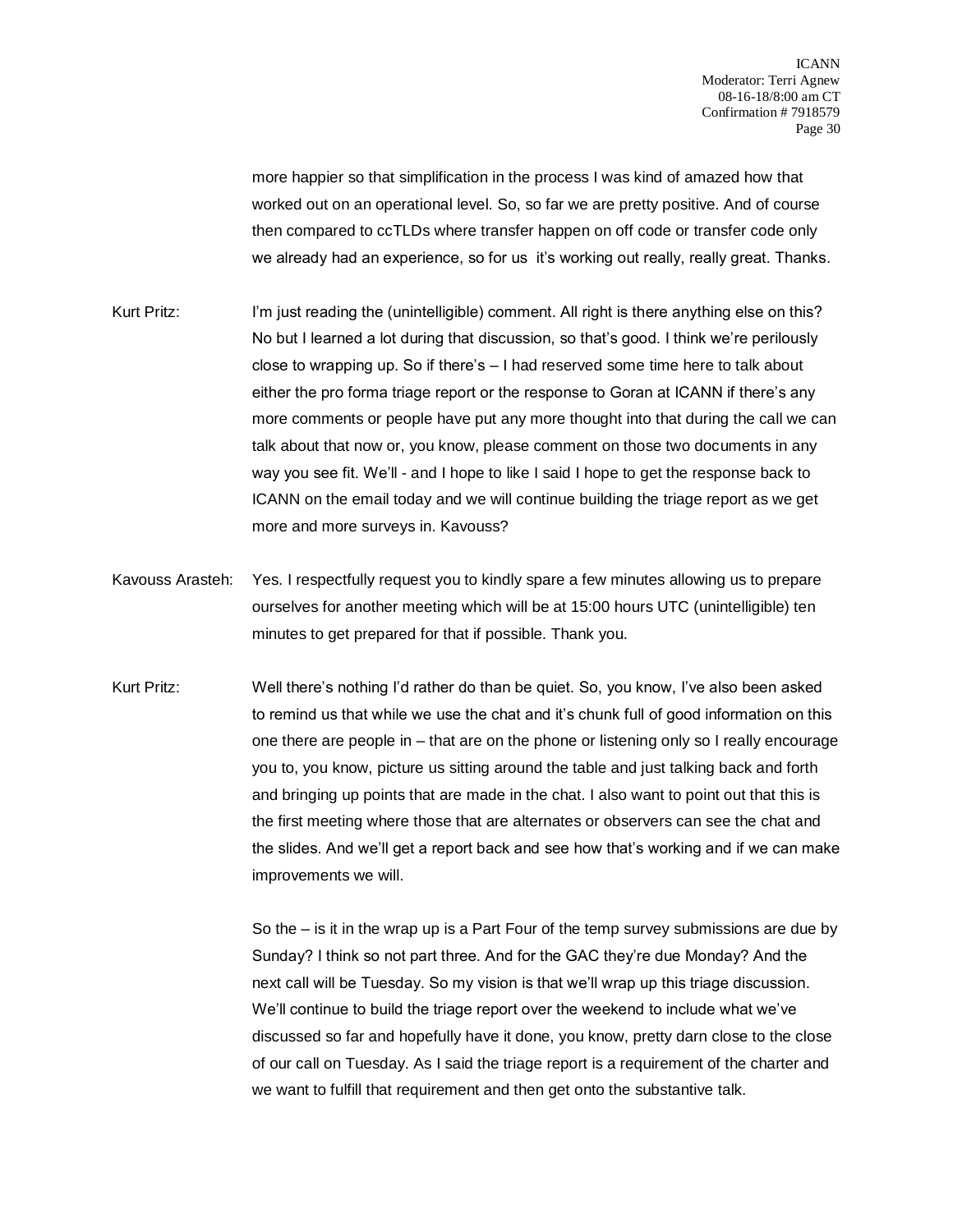For the next meeting the ICANN support staff and the leadership team have had some spirited discussions on how to conduct the discussion going forward and bring, you know, to get us through this temp spec and amend it in a way that it can be published in an initial report before the meeting in Barcelona. So we'll unveil our thinking as soon as possible hopefully in the Tuesday meetings. Hopefully - well reading and trying to talk at the same time which is beyond the scope of my ability. So, you know, Tuesday if there's time we'll upend that sort of discussion on to the end of the results of survey four. Alan did you have a comment?

Alan Woods: Just a quick question with regards to how do people see the Adobe room? Did we...

Terri Agnew: Alan, this is Terri. We're unable to hear you. Can you speak a little closer to the mic?

Alan Woods: Sorry. Can you hear me better now? Apologies.

- Kurt Pritz: Yes.
- Terri Agnew: We certainly can. Thank you.

Alan Woods: Yes okay. Just in relation to the discussion about the alternates seeing the room did we agree lastly that there was going to be a question posed to whether or not certain alternates could attend the LA meeting the face to face meeting in the place or not in the place could they attend the LA meeting? I just wanted to clarify that.

Kurt Pritz: Yes that's a topic of lively discussion that I working through. So, you know, given the way the charters written I just want to make sure the GNSO Council leadership agrees with a position we're creating. So, you know, somewhat stunningly and amazingly complex issues and we will be back to you in a couple days on that. But...

Alan Woods: Marvelous, thank you.

Kurt Pritz: ...we're unfortunately I spent as much time on that as other stuff. (Caitlin), do you want to review the action items and questions that we had for ICANN?

(Caitlin): Yes. Thank you Kurt. Can you hear me?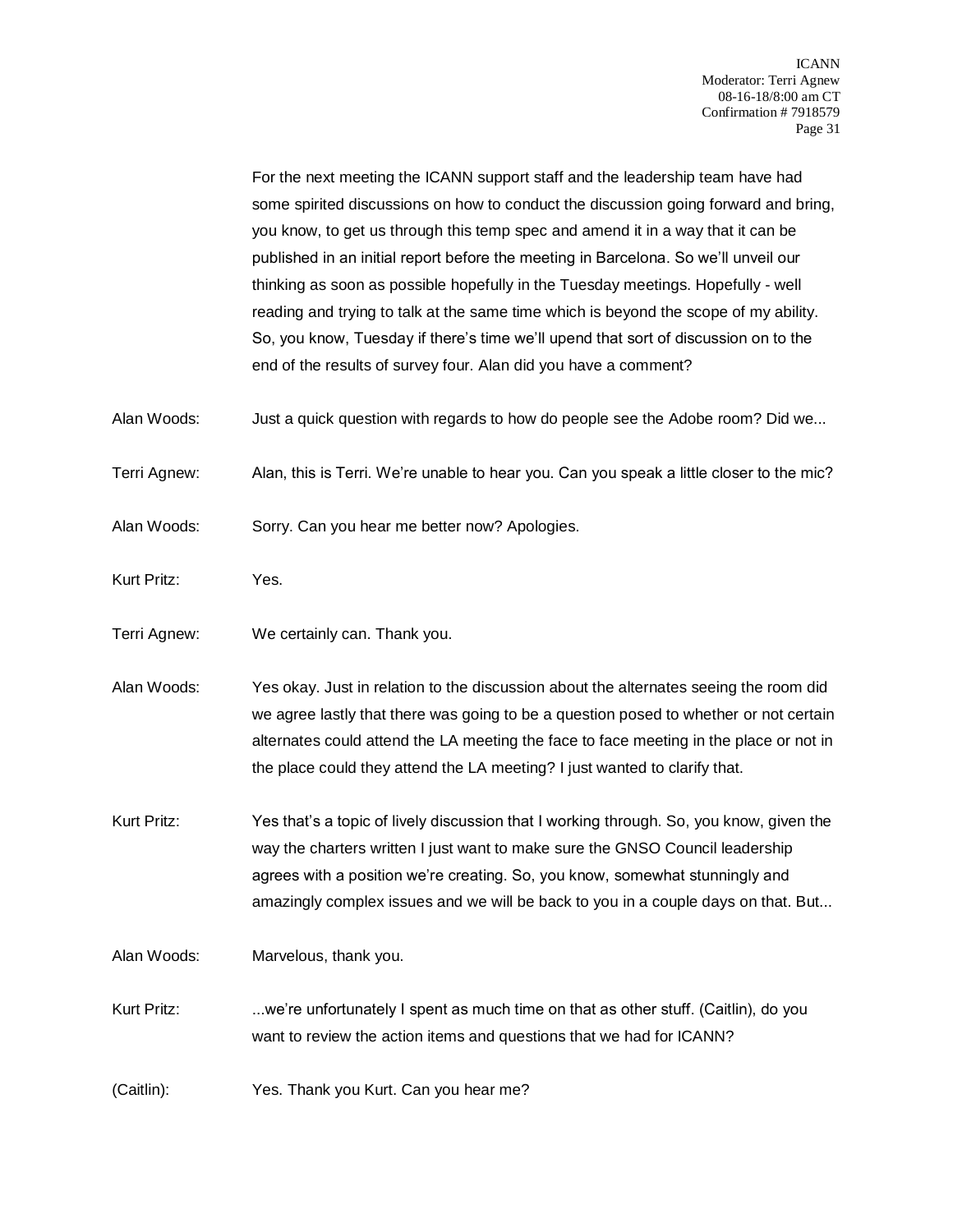ICANN Moderator: Terri Agnew 08-16-18/8:00 am CT Confirmation # 7918579 Page 32

Kurt Pritz: Yes and so can everybody else.

(Caitlin): Okay great, thank you. Excuse my voice I'm a little bit ill. But the first action item is in response to Goran's letter Kurt distributed (unintelligible) of like any EPDP team member feedback by close of business today so that he can send that out close of business Los Angeles time. And as Kurt already mentioned the EPDP team members should respond to Part Four of survey by Sunday, August 19 at 19:00 UTC. And we do know that the GAC will be late there. For Part Four of the survey I did want to note that there was one part of the temp spec added to Part Four which is Section 8. And so the Word version of that has been posted on the wiki.

> In terms of the questions for ICANN org I captured the following two questions. The first question is, the council envisioned via the charter to have direct participation of ICANN org liaisons within the EPDP team. Is more needed with respect to the EPDP team's engagement was ICANN org? And the second question is if ICANN already reviewed its own work in certain areas or plans to do so specifically with respect to GDPR compliance implementation it would be helpful for our group to understand ICANN org's thinking in relation to the EPDP team's work. And just as a note these action items and questions have been pasted into the note pod of the Adobe room so the members can review those if they would like. Thanks Kurt. Back over to you.

Kurt Pritz: Yes. Thank you very much (Caitlin). And in addition to that they also – they'll also appear in the meeting notes that go around. So if you have amendments or especially improvements to questions we have for ICANN because we want to make them clear enough so that they can be answered forward, straightforward manner, so with that unless there's any other comments thanks very much.

> I want you to know that there is a scorecard that measures the quality and timeliness of responses to the survey. And it's a neck and neck race so the fourth part of the survey is a chance for you to win the prize. But more seriously thanks for, thanks very much. You know, you're filling out the surveys. I'm asking you to comment on a letter back to ICANN. I'm asking you to think about this triage document that, you know, we're trying to make more meaningful than just a color coded chart of agree, disagree but actually create some building blocks for us. So thanks for taking the time review that and I'll be seeing you on the next call and probably in between. So if